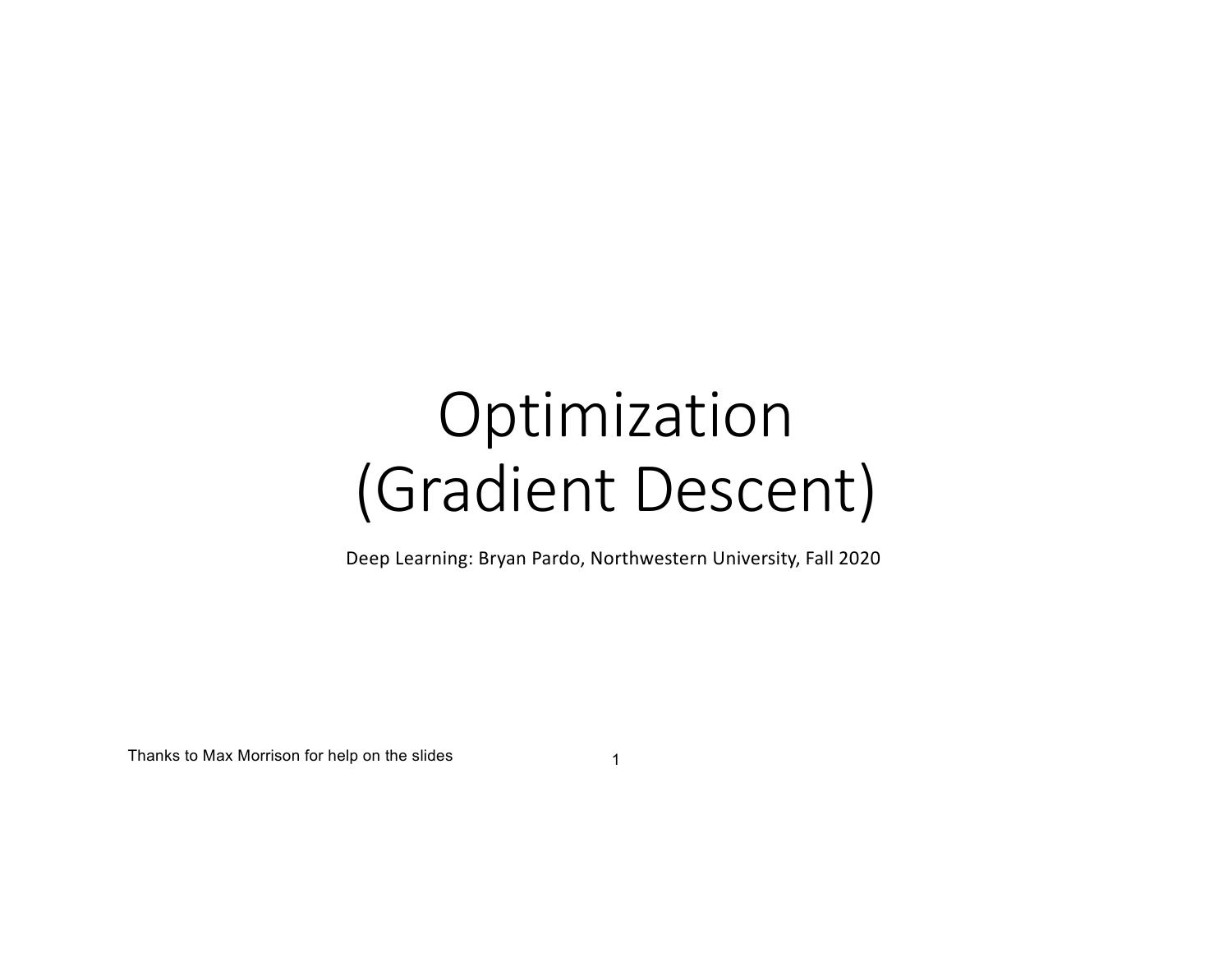## Supervised Machine Learning in one slide

- 1. Pick data **X**, labels **Y**, model **M(** $\theta$ **)** and loss function  $L(X, Y; \theta)$
- 2. Initialize model parameters  $\boldsymbol{\theta}$ , somehow
- 3. Measure model performance with the loss function  $L(X, Y; \theta)$ **HOW?**
	- 4. Modify parameters  $\theta$  somehow, hoping to improve  $L(X, Y; \theta)$
	- 5. Repeat 3 and 4 until you stop improving or run out of time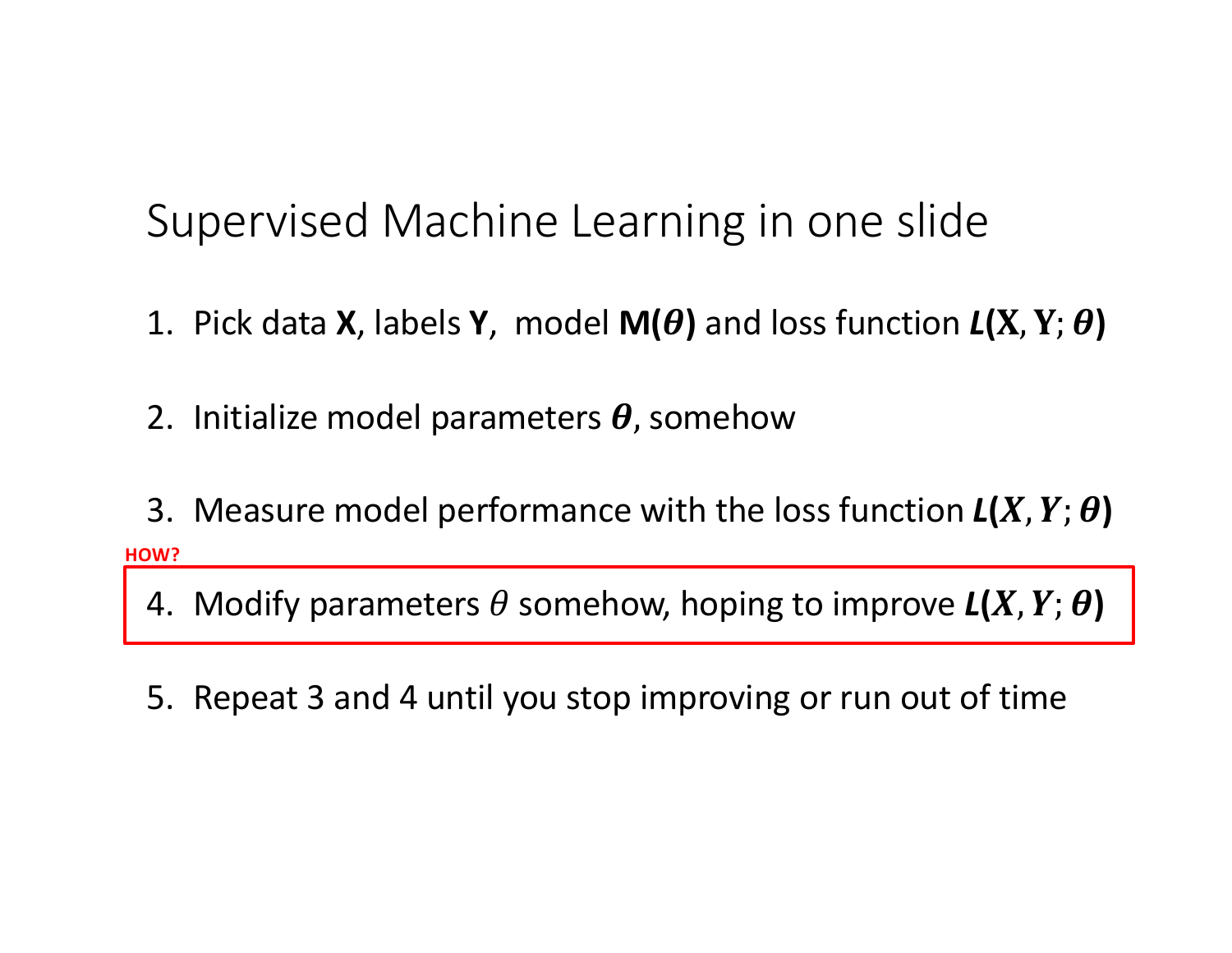### A common approach to picking the next parameters

**HOW?**

- 1. Measure how the the loss changes when we change the parameters  $\theta$  slightly
- 2. Pick the next set of parameters to be close to the current set, but in the direction that most changes the loss function for the better
- 3. Repeat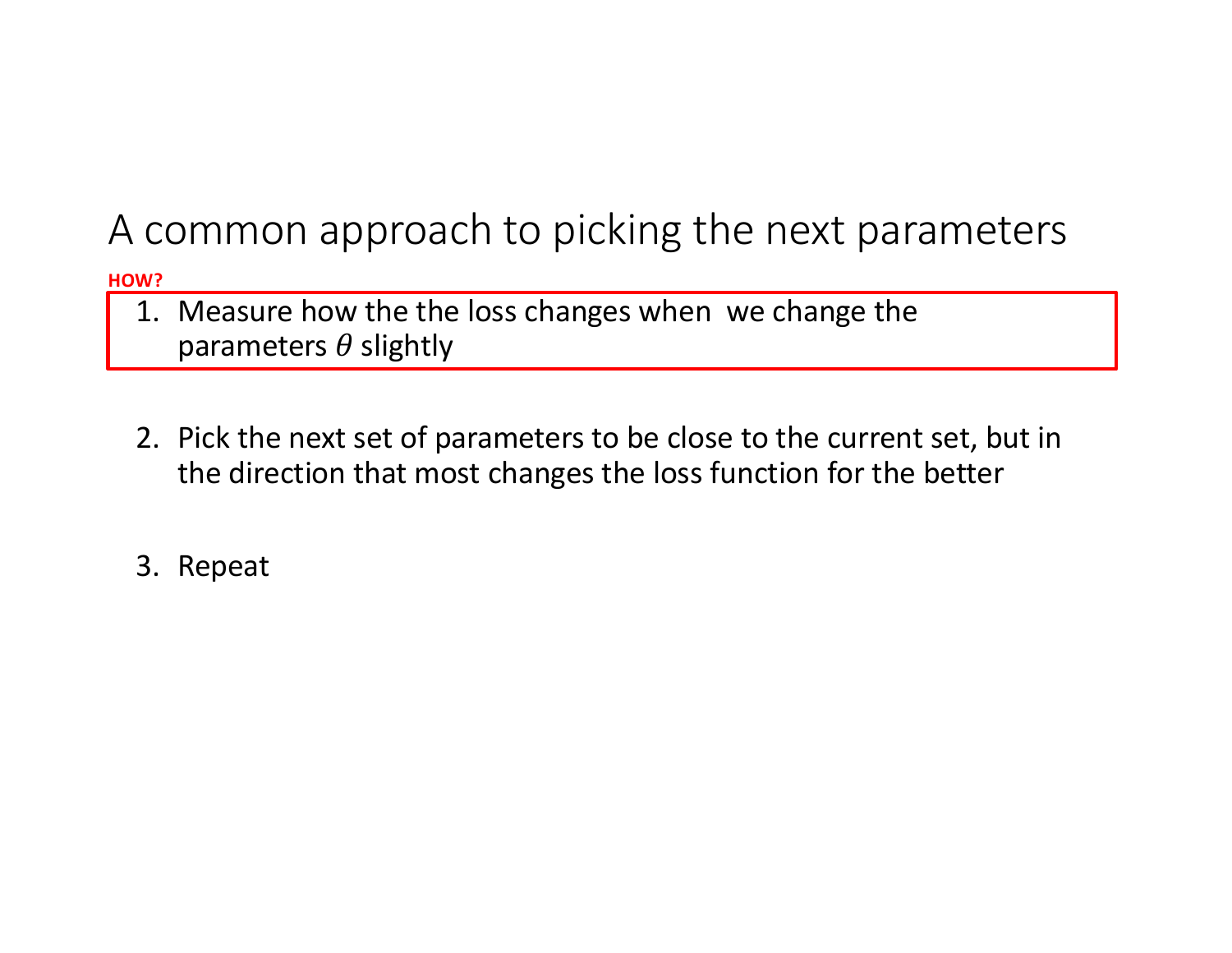## Slope vs gradient

• Slope of  $f(\theta)$  is a scalar describing a line perpendicular to the tangent of the function at that point .



• Gradient  $\nabla f(\mathbf{\theta})$  is a vector describing a hyperplane perpendicular to the tangent at  $\theta$ 

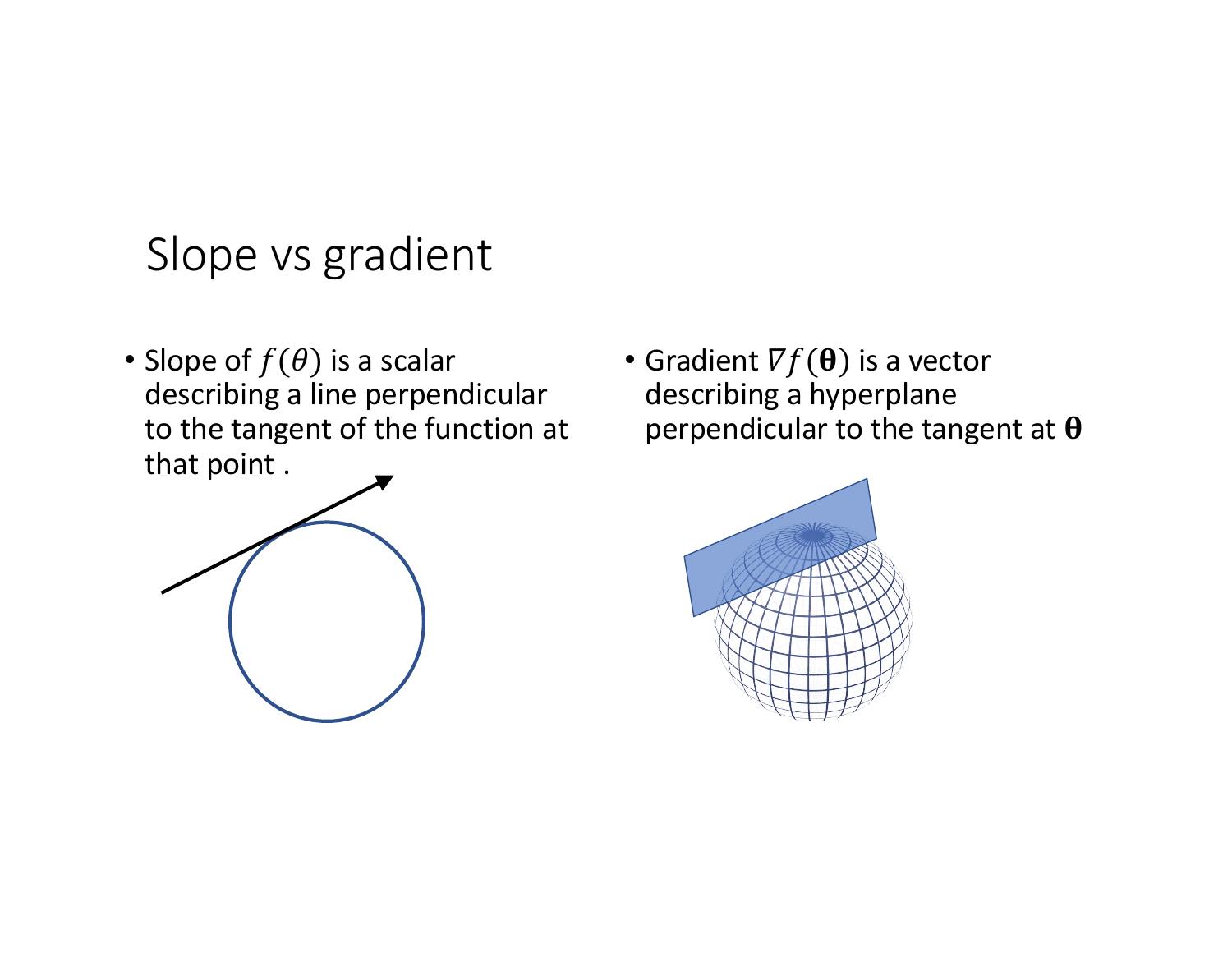## What does the gradient tell us?

- If the loss function and hypothesis function encoded by the model are differentiable\* (i.e., the gradient exists)
- We can evaluate the gradient for some fixed value of our model parameters  $\theta$  and get the *direction* in which the loss *increases* fastest



\*or subdifferentiable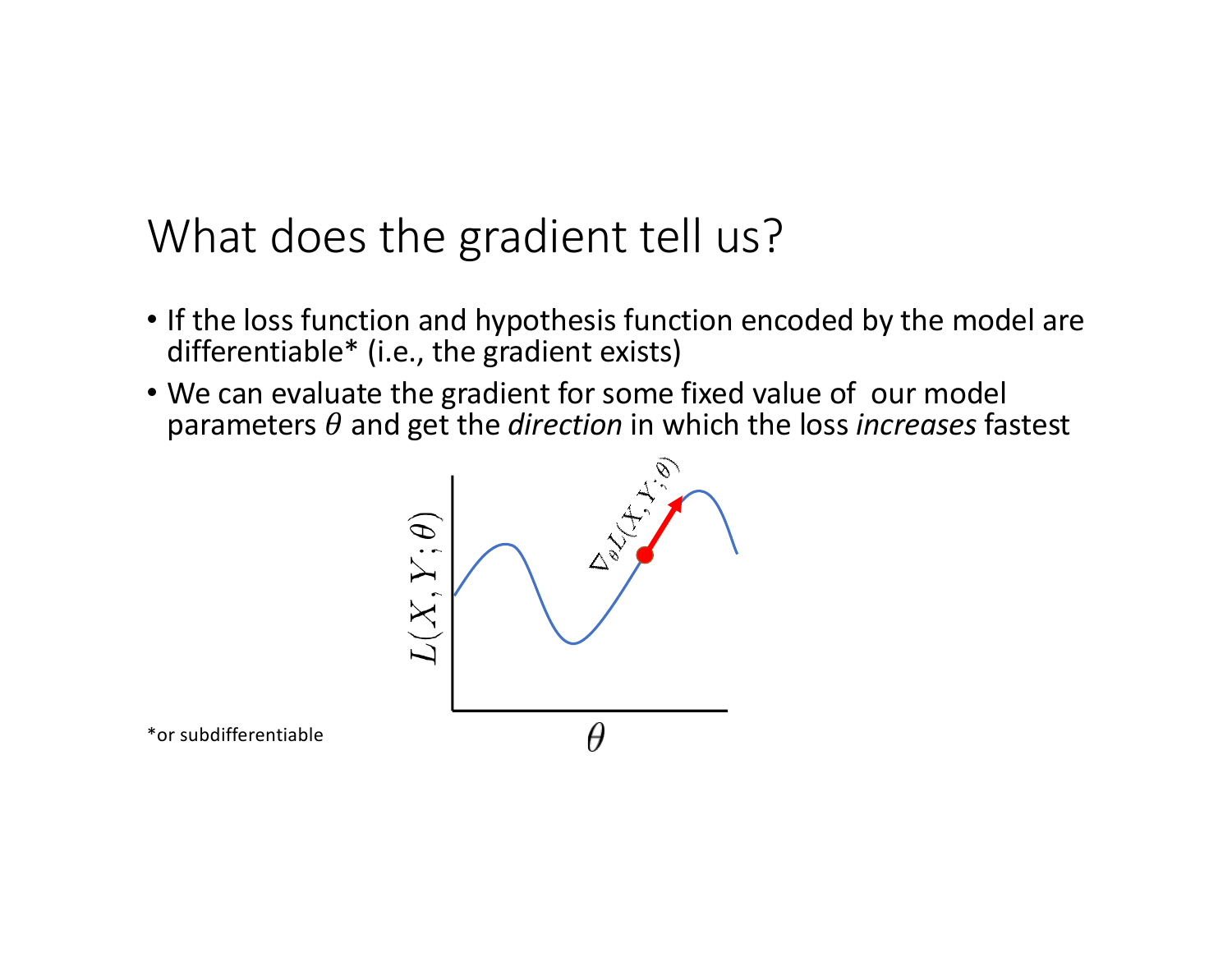### What does the gradient tell us?

• We want to *decrease* our loss, so let's go the other way instead

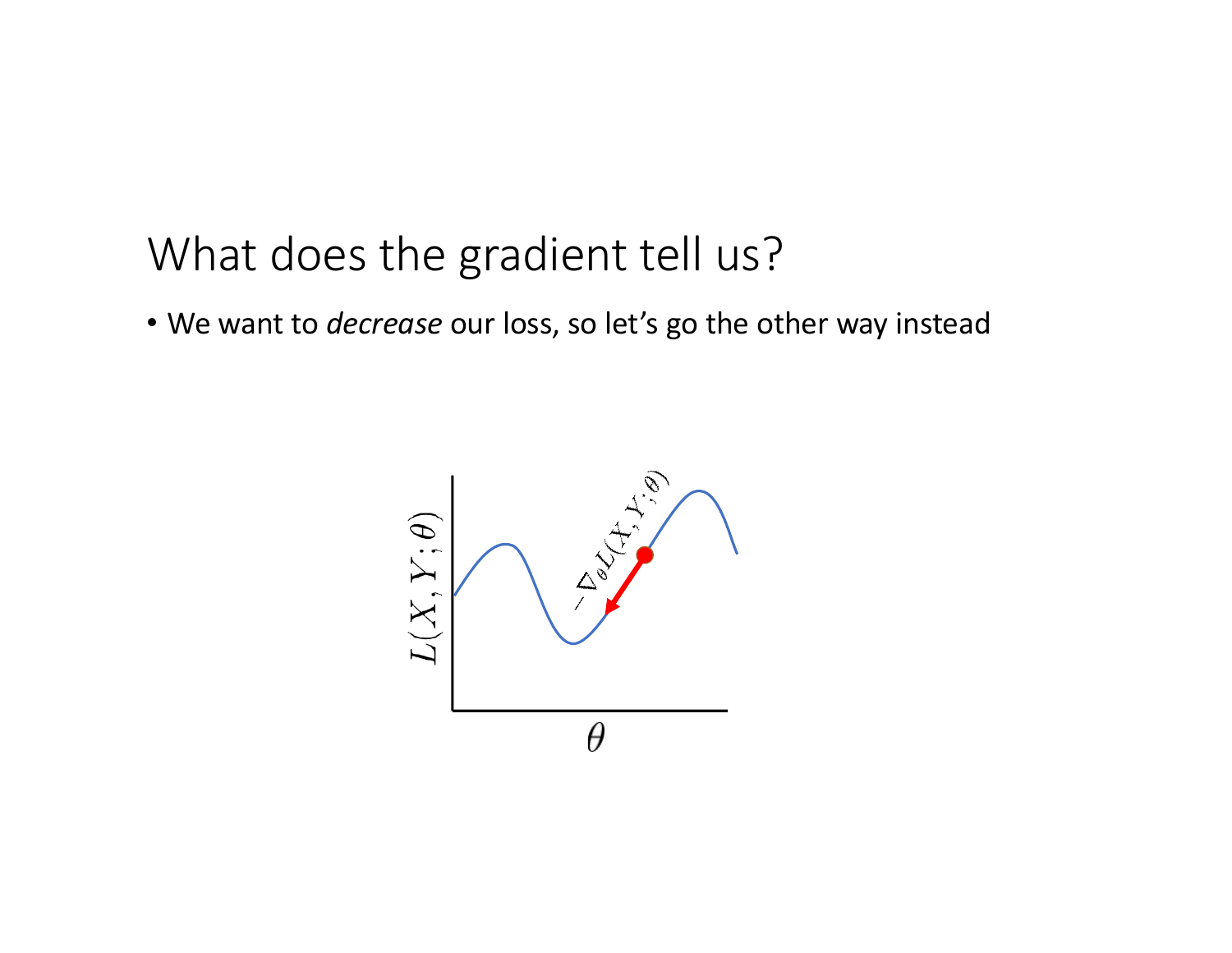### Gradient Descent: Promises & Caveats

- Much faster than guessing new parameters randomly
- Finds the global optimum only if the objective function is convex



 $\theta$  : the value of some parameter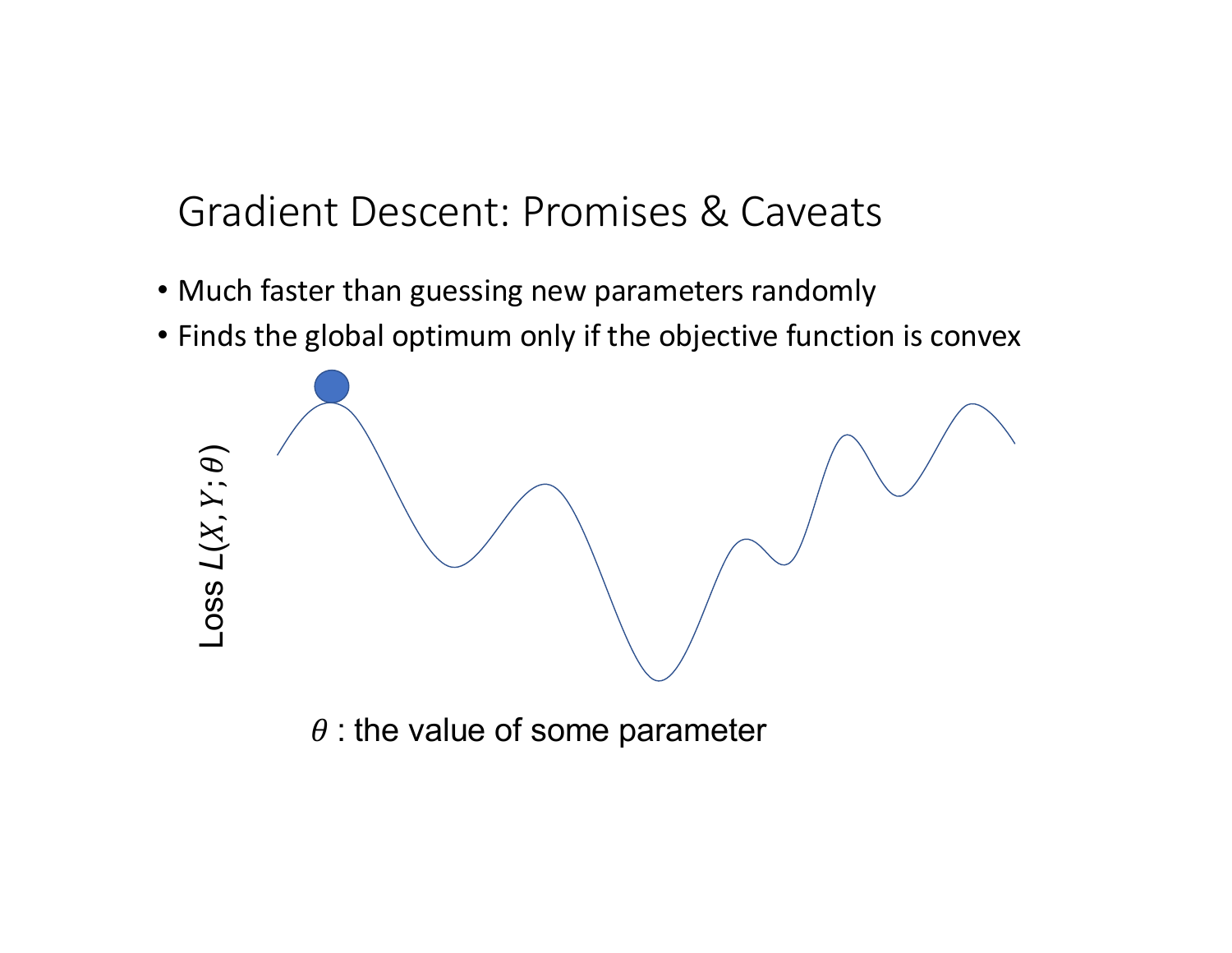Gradient Descent Pseudocode

Initialize  $\theta^{(0)}$ Repeat until stopping condition met:  $\theta^{(t+1)} = \theta^{(t)} - \eta \nabla L(X, Y; \theta^{(t)})$ Return  $\theta^{(t_{max})}$ 

 $\theta^{(t)}$  are the parameters of the model at time step t

 $X, Y$  are the input data vectors and the output values.

 $\nabla L(X,Y; \theta^{(t)})$  is the gradient of the loss function with respect to model parameters  $\theta^{(t)}$  $\eta$  controls the step size

 $\theta^{(t_{max})}$  is the set of parameters that did best on the loss function.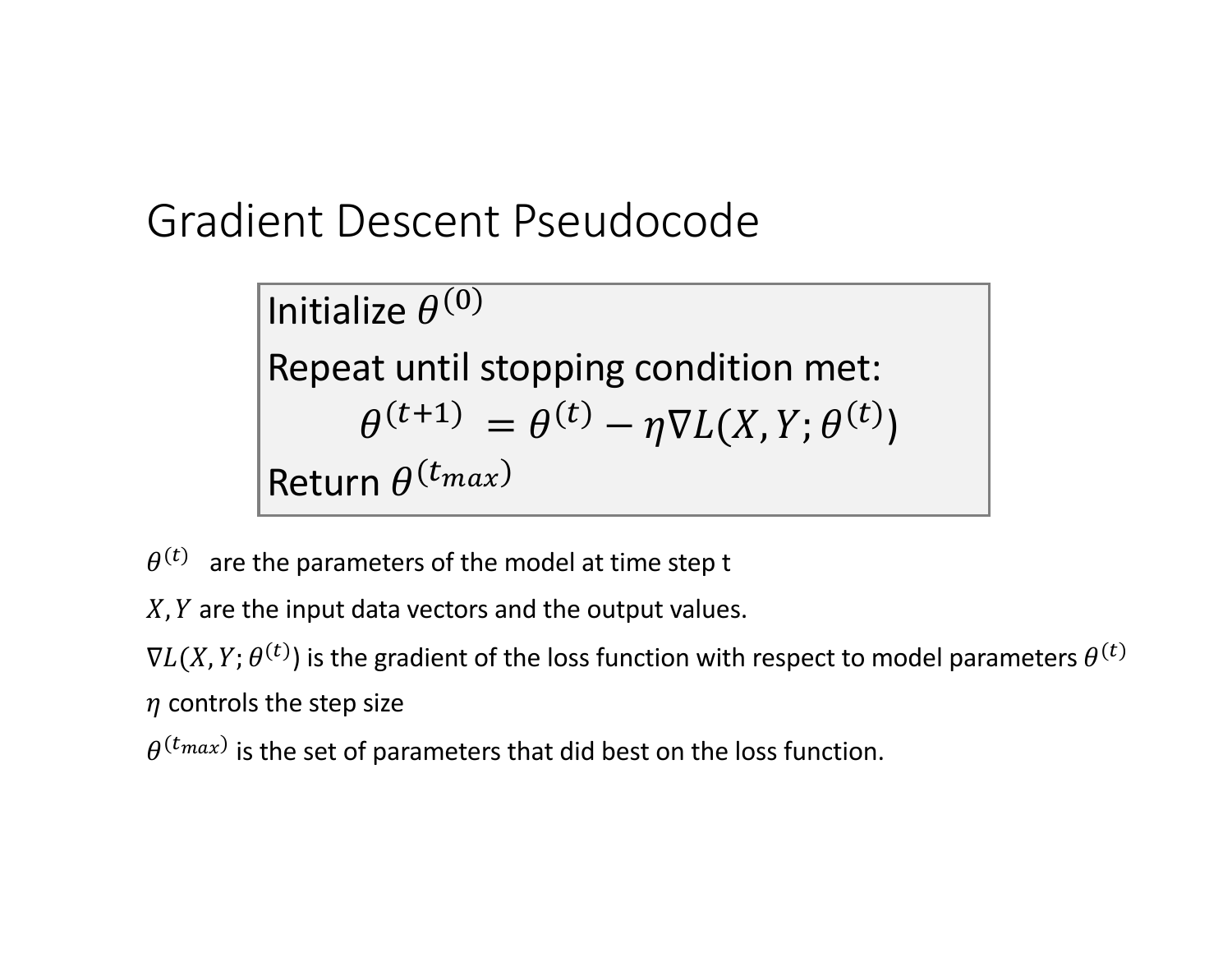### Design choices

Initialize  $\theta^{(0)}$ Repeat until stopping condition met:  $\theta^{(t+1)} = \theta^{(t)} - \eta \nabla L(X, Y, \theta^{(t)})$ Return  $\theta^{(t_{max})}$ 

- Initialization of  $\theta$
- Convergence criterion (i.e. when to stop)
- How much data to use (batch size)
- Step size for updating model parameters
- Choosing a loss function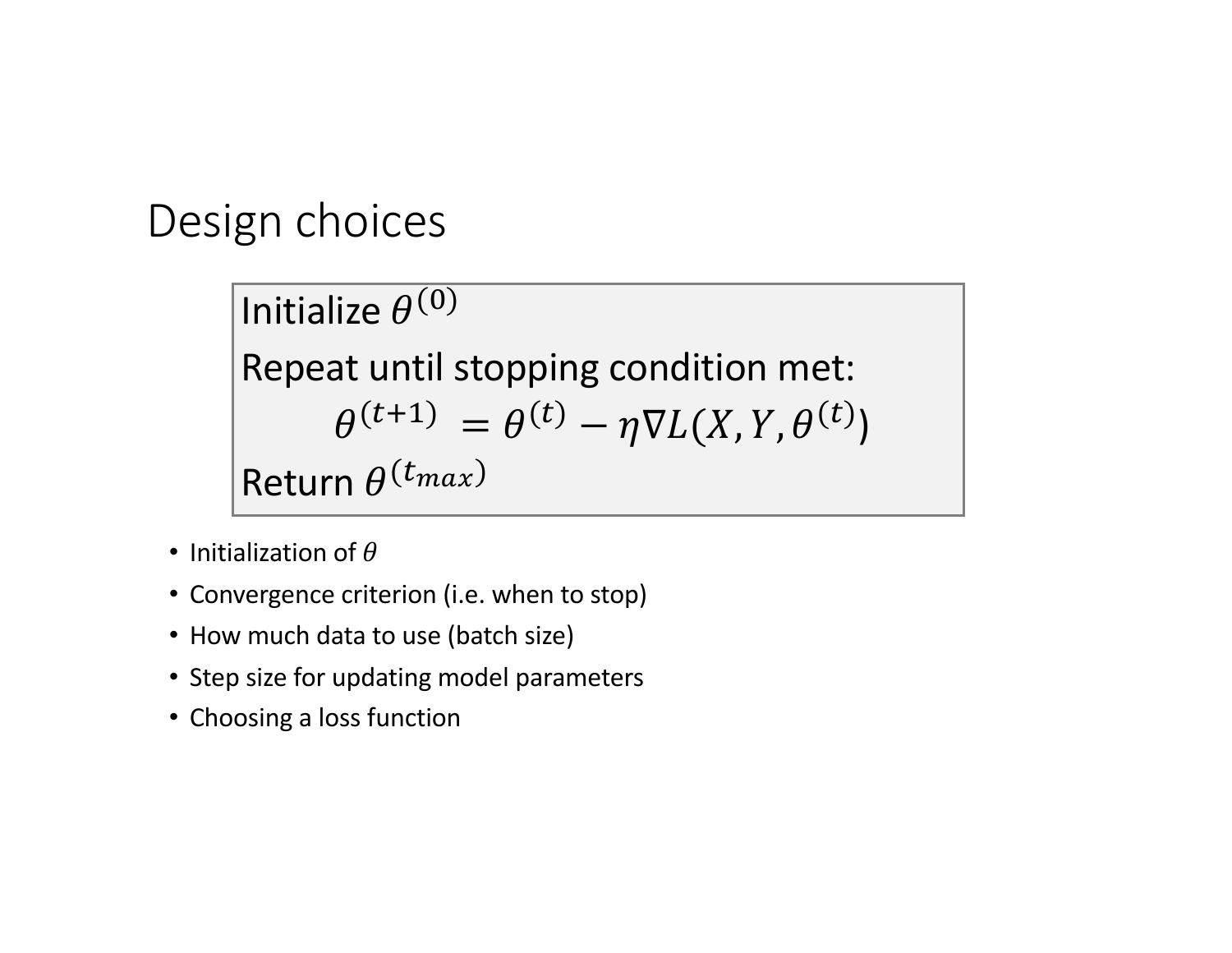# Parameter Initialization

### Common initializations:

- $\theta^{(0)} = 0$
- $\cdot \theta^{(0)}$  = random values

### What happens if our initialization is bad?

- Convergence to a *local* minimum
- No way to determine if you've converged to the global minimum

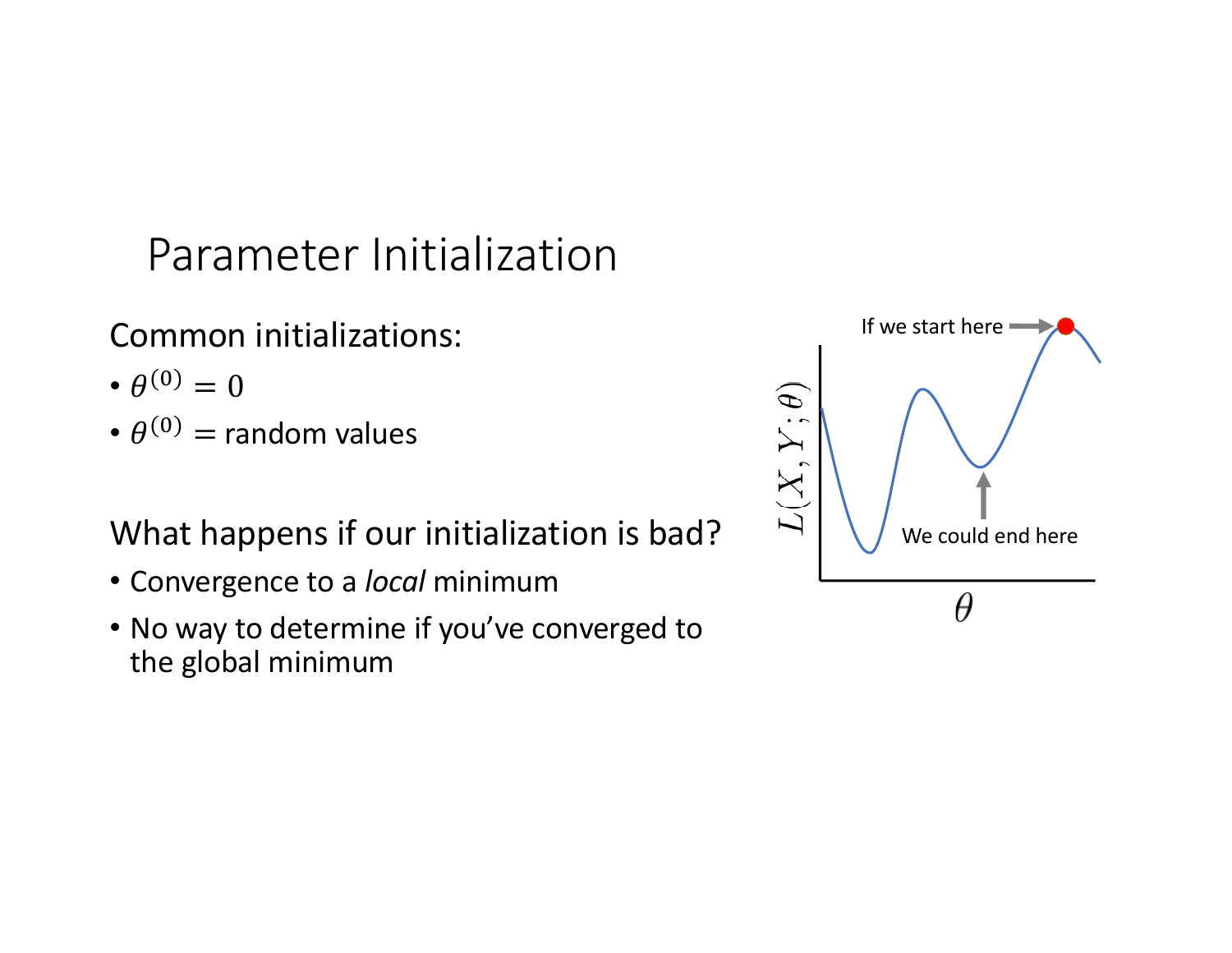### Convergence criterion: when to stop

- Stop when the gradient is close (within  $\varepsilon$ ) to 0 (i.e., we reached a minimum)
- Stop after some fixed number of iterations
- Stop when the loss on a *validation set* stops decreasing (This helps prevent overfitting)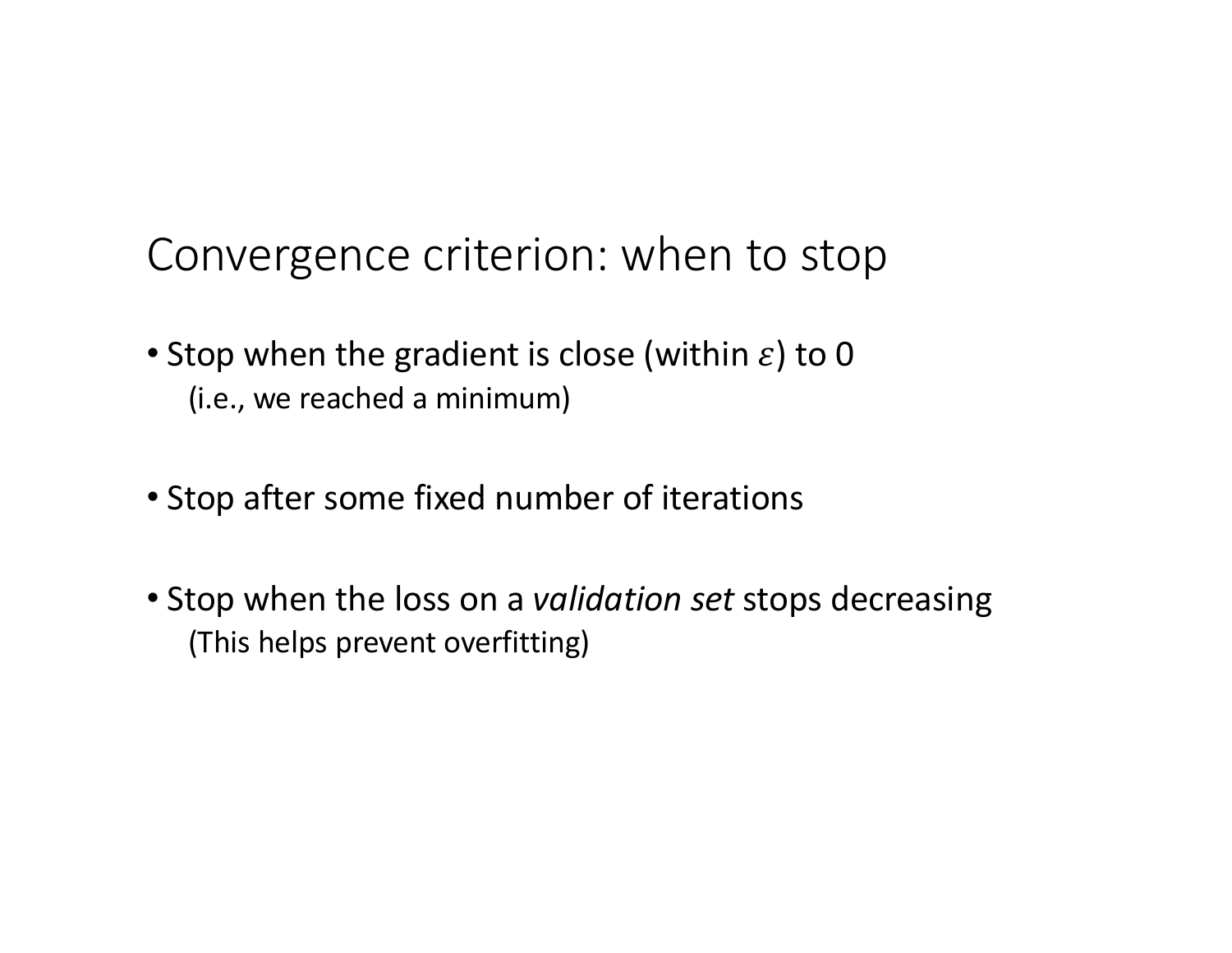# Batch Size: How much data?

- Call D the set of X,Y pairs we measure loss on
- In **batch gradient descent**, the loss is a function of both the parameters  $\theta$  and the set of all training data **D.** (What if if |**D**| > memory?)
- In **stochastic gradient descent**, loss is a function of the parameters and a different single random training sample at each iteration.
- In **mini-batch gradient descent**, random subsets of the data (e.g. 100 examples) are used at each step in the iteration.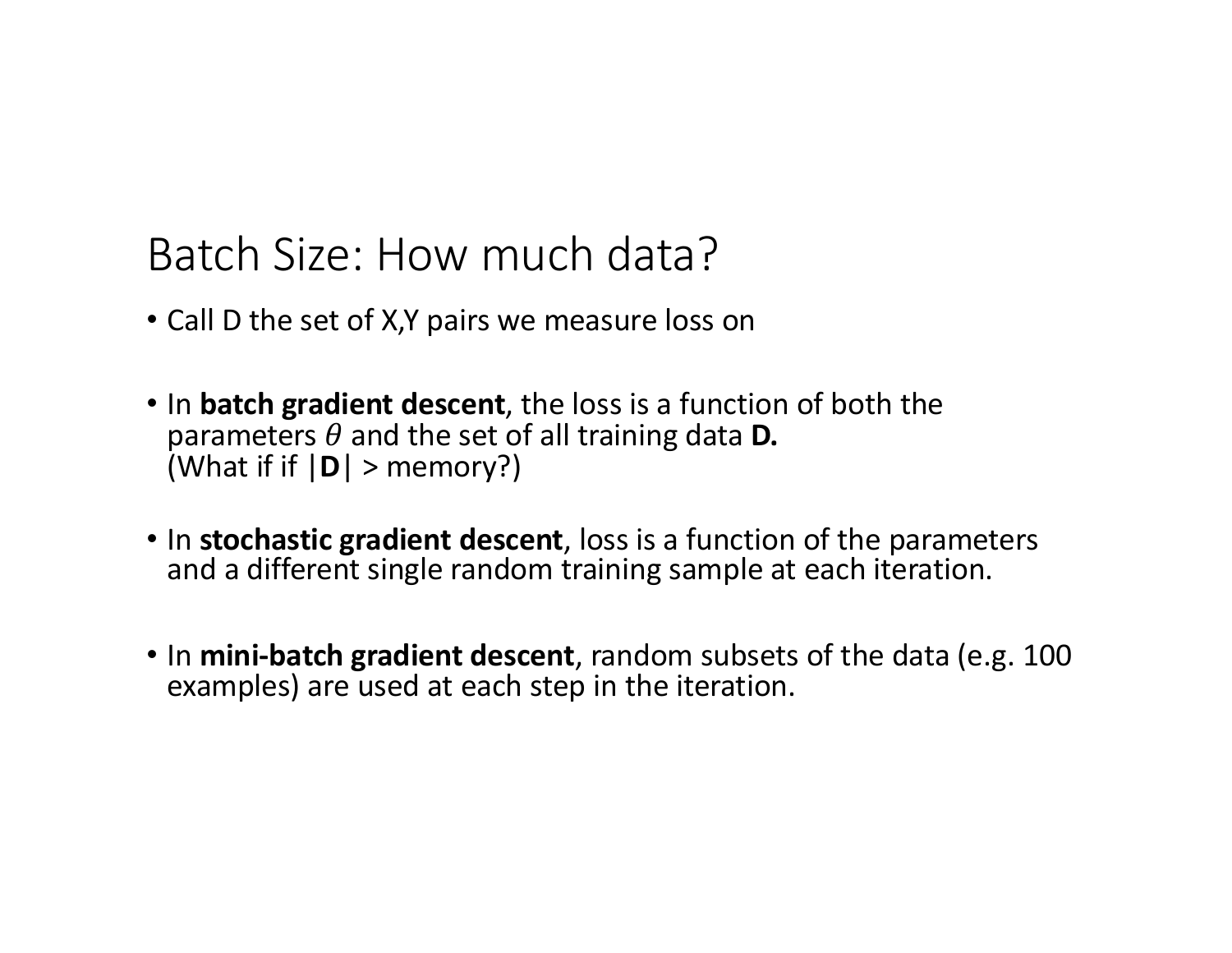Different data, different loss

- Call D the set of X,Y pairs we measure loss on.
- If D changes, then the landscape of the loss function changes
- You typically won't know how it has changed.



 $\theta$  : the value of some parameter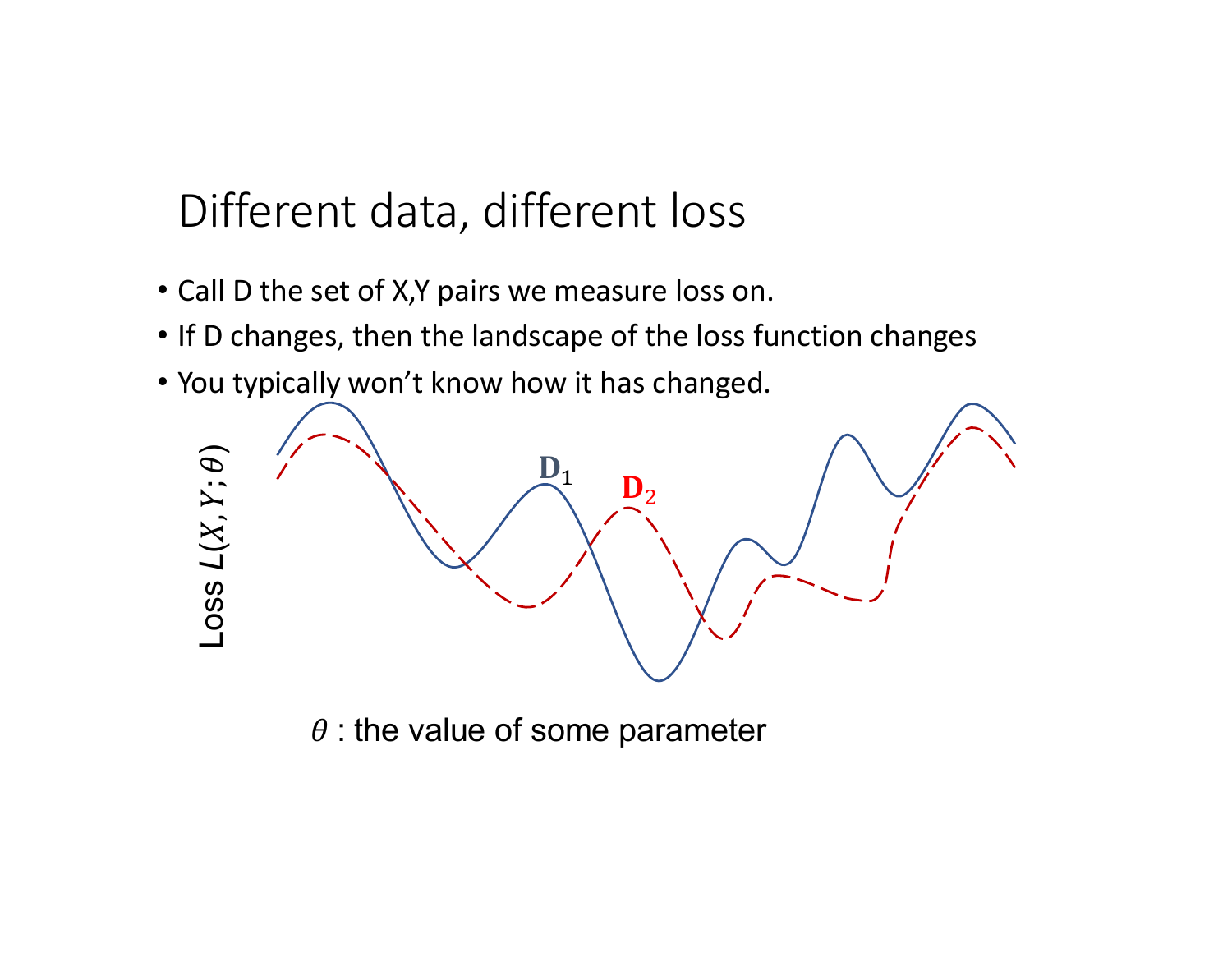### How much data to use in each step?

#### • **All of it (***batch gradient descent***)**

- The *most accurate* representation of your training loss
- It can be slow
- Not possible if data does not fit in RAM
- Just one data point (*stochastic gradient descent*)
	- A *noisy, inaccurate* representation of your training loss
	- *very* fast
	- Random shuffling is important
- More than one data point, but less than all (*mini-batch gradient descent)*
	- Most common approach today
	- Balances *speed* and *accuracy*
	- Random shuffling is important
	- Usually want batch size to be as large as possible for your machine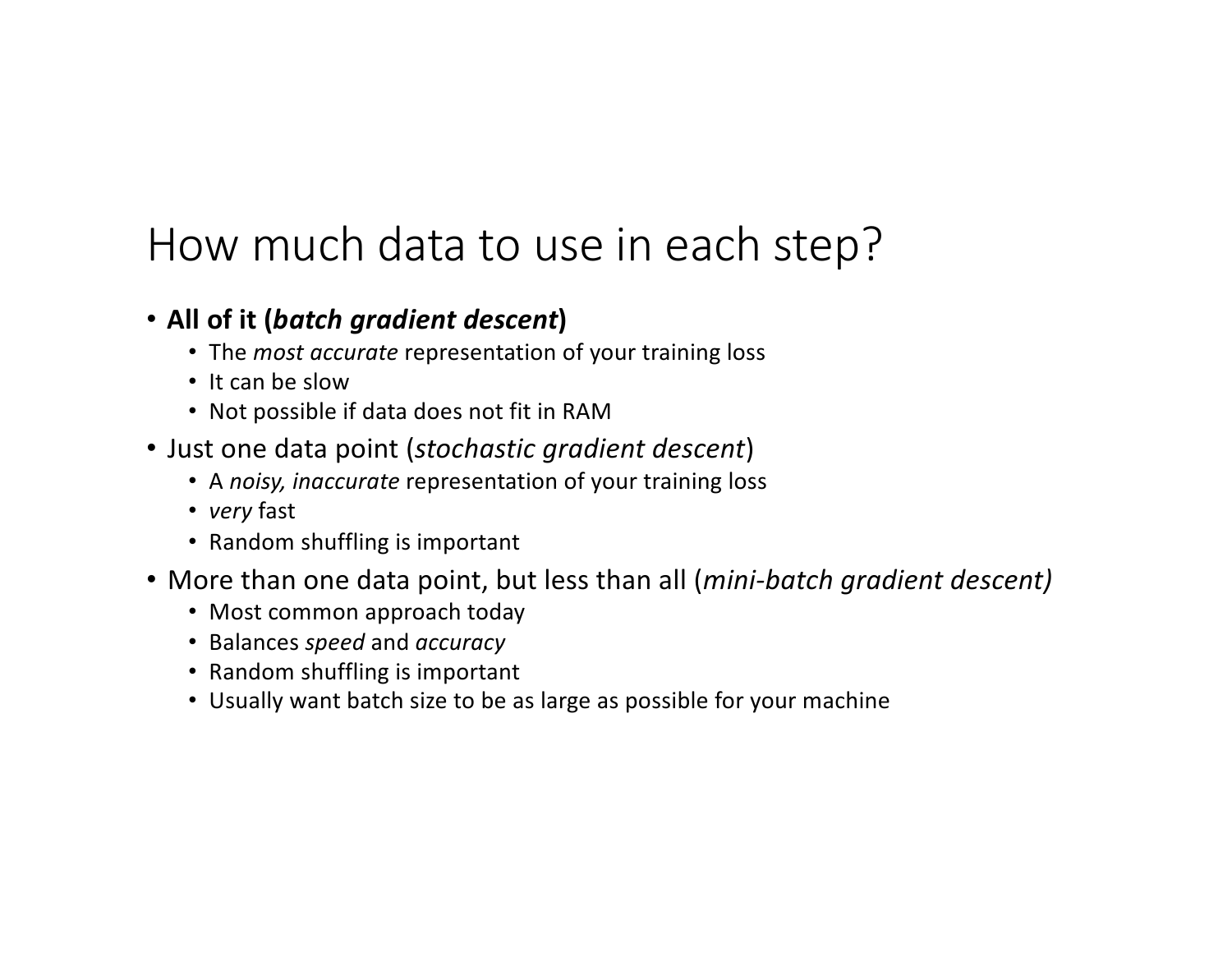## Step Size: how far should we go?

- The gradient we calculated was based on a fixed value of  $\theta$
- As we move away from this point, the gradient changes



If the step size is too large, we may overshoot the minimum



If the step size is too small, we need to take more steps (more computation)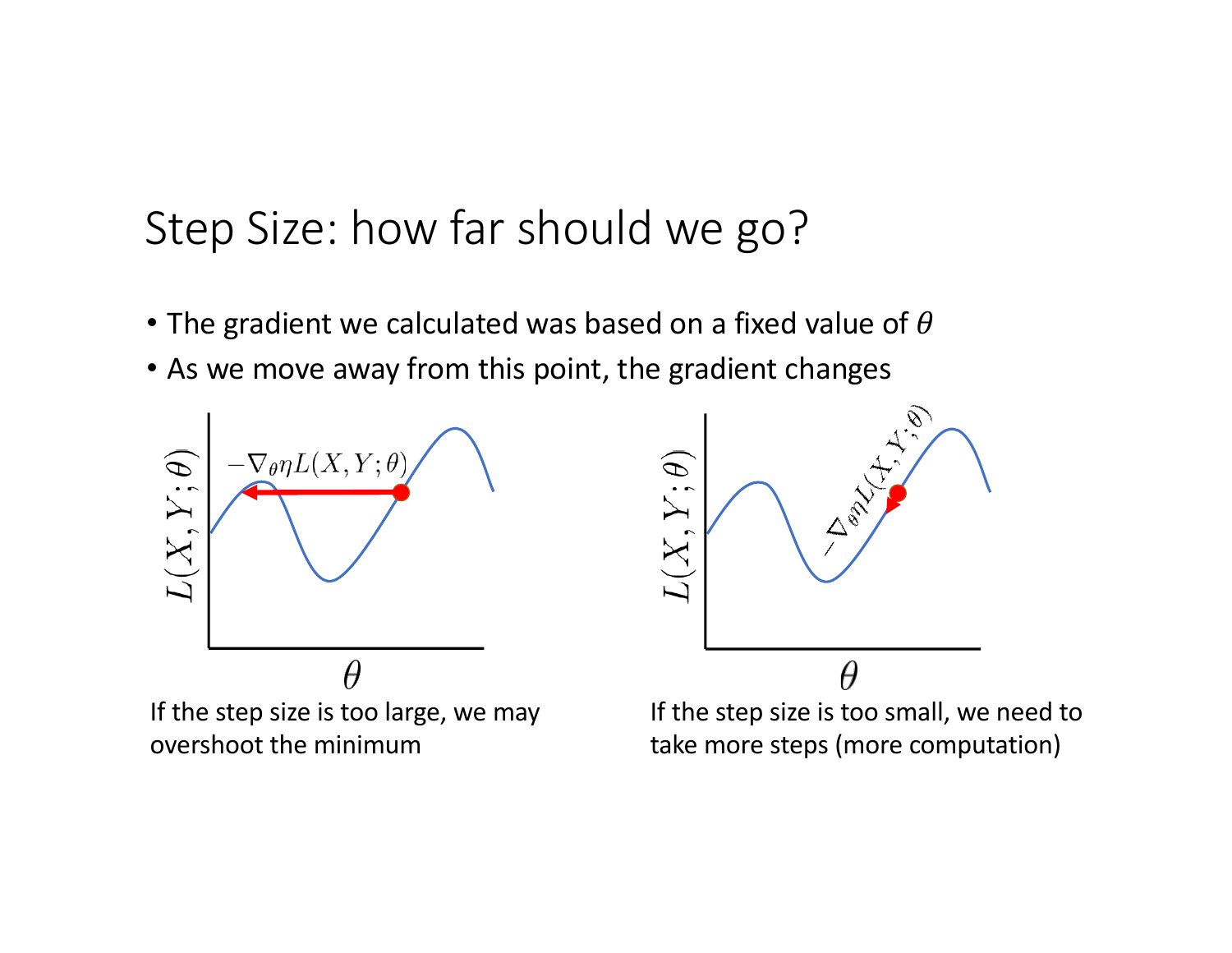### Add Momentum

Initialize  $\theta^{(0)}$ ,  $V^{(0)}$ Repeat until stopping condition met:  $V^{(t+1)} = mV^{(t)} - \eta \nabla L(X, Y, \theta^{(t)})$  $\theta^{(t+1)} = \theta^{(t)} + V^{(t+1)}$ Return  $\theta^{(t_{max})}$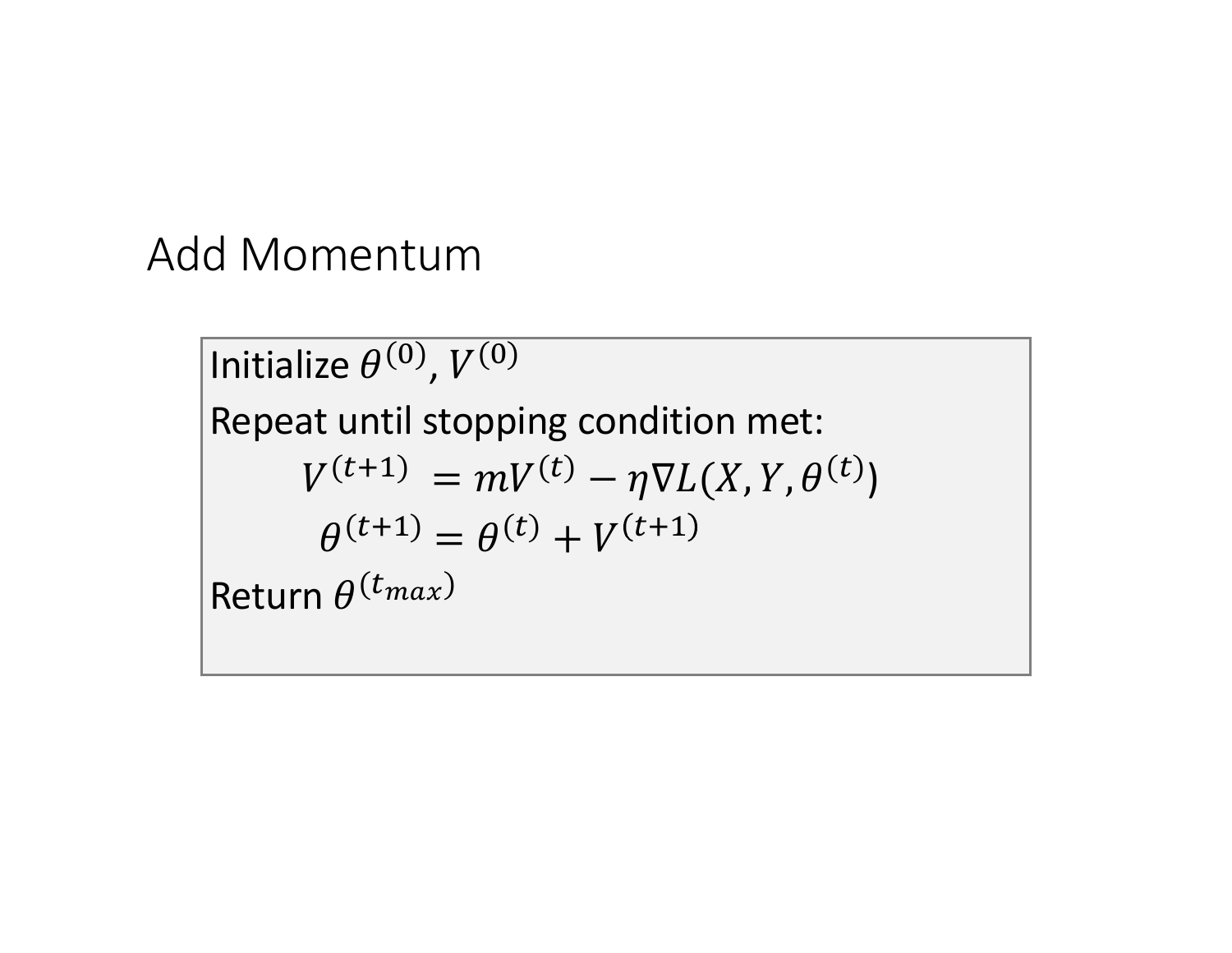# There are many variants on gradient descent

- Lots of kinds of momentum/step size selection algorithms (e.g. ADAM)
- Lots of 2<sup>nd</sup> order algorithms (e.g. BGFS)
- This is an entire field of study.
- Check out classes taught in IEMS on this.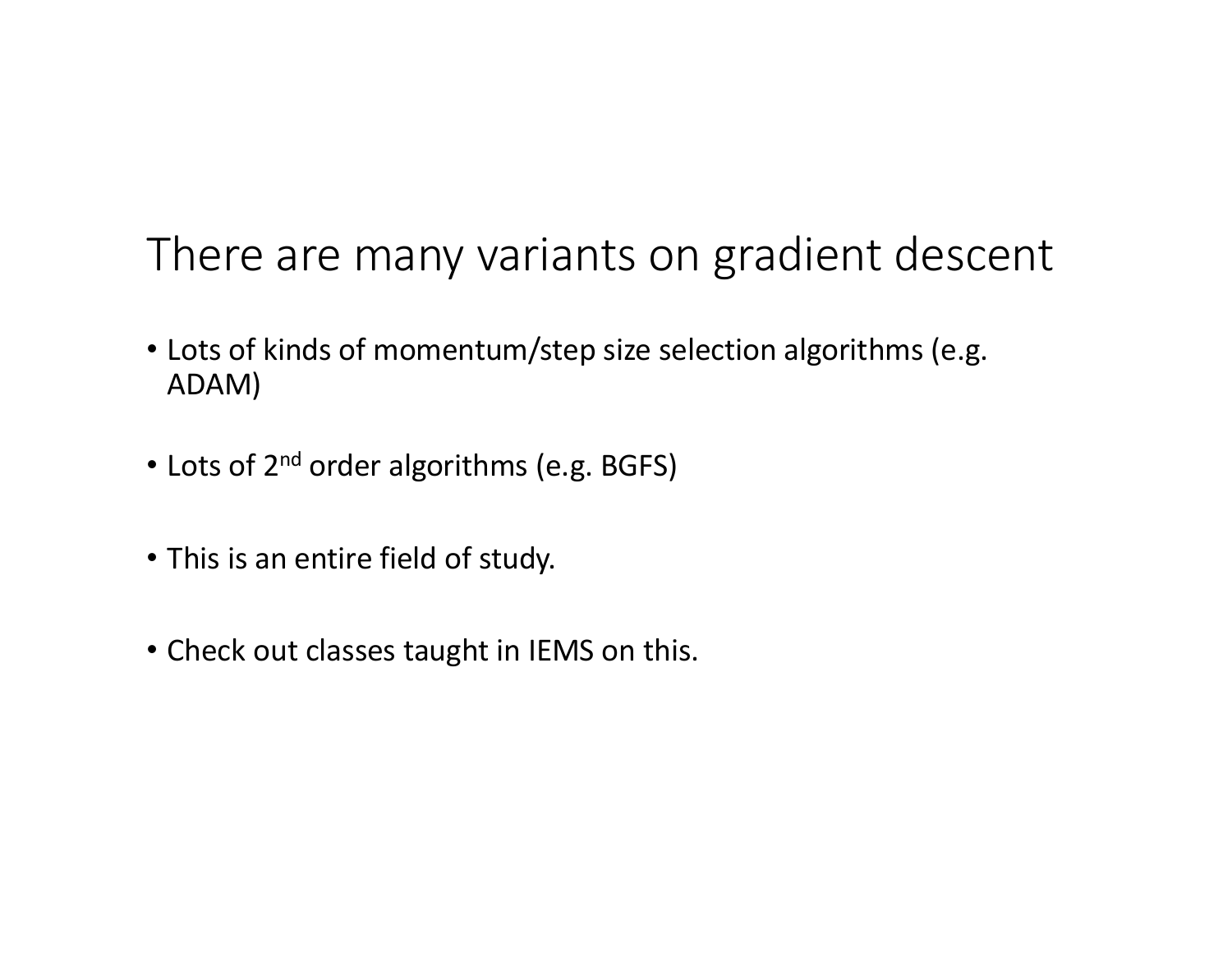# Loss functions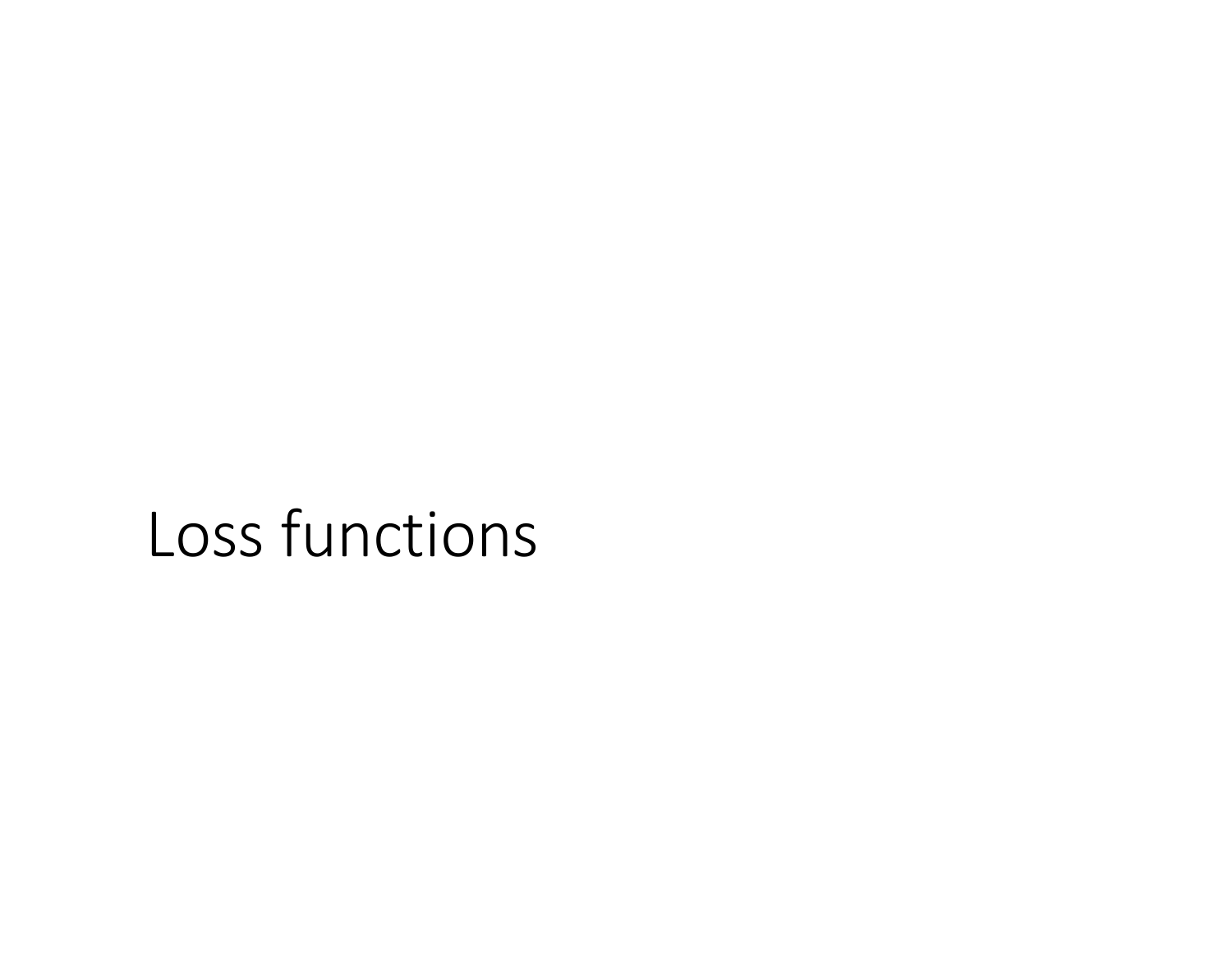

\*or subdifferentiable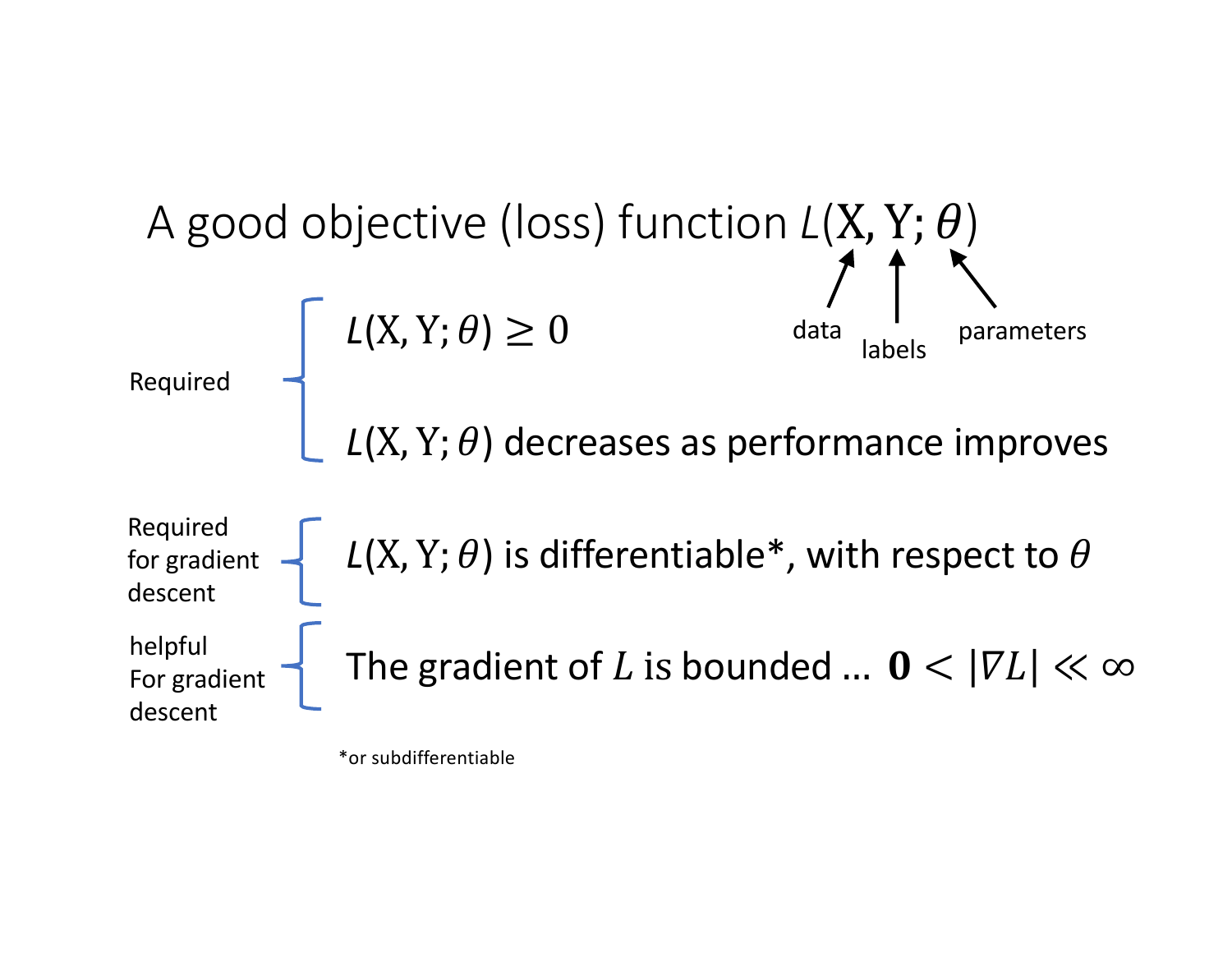### Notational conventions

*D* is the total number of dimensions d is the current dimension

w is the *D* dimensional model weight vector (i.e. the model parameters  $\theta$ )  $w_d$  is the model weight for dimension  $d$ 

 is one *D* dimensional input example  $x_d$  is the value for **x** at dimension  $d$ *X* is a set of examples  $x_i$  is the *i*th example in *X* (note the boldface and use of *i* instead of *d*).

 $y$  is one scalar label, drawn from  $\{+1, -1\}$ *Y* is a set of labels  $y_i$  is the *i*th example in *Y*.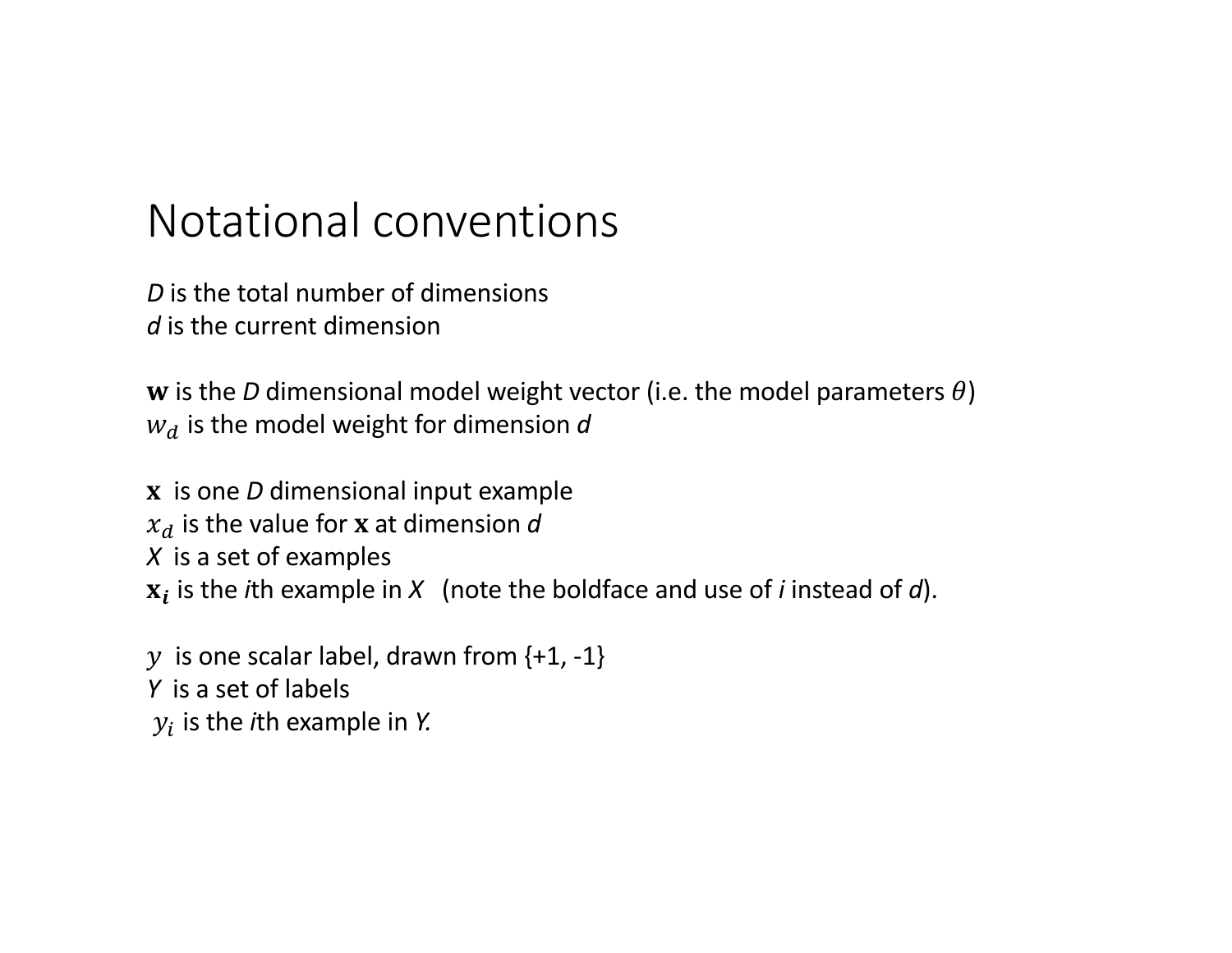### Example: 0 1 loss



Our linear model

$$
g(\mathbf{x}) = w_0 + w_1 x_1 + w_2 x_2 = 0
$$

Our hypothesis function

$$
h(\mathbf{x}) = \begin{cases} 1 & \text{if } 0 < \mathbf{w}^T \mathbf{x} \\ -1 & \text{else} \end{cases}
$$

Our label estimate

 $\hat{y} = h(\mathbf{x})$ 

Sum of squared errors loss

$$
L(X, Y, \mathbf{w}) = \frac{1}{2N} \sum_{i=1}^{N} (y_i - \hat{y}_i)^2
$$

SSE is same everywhere in the blue Gradient 0 in the blue region!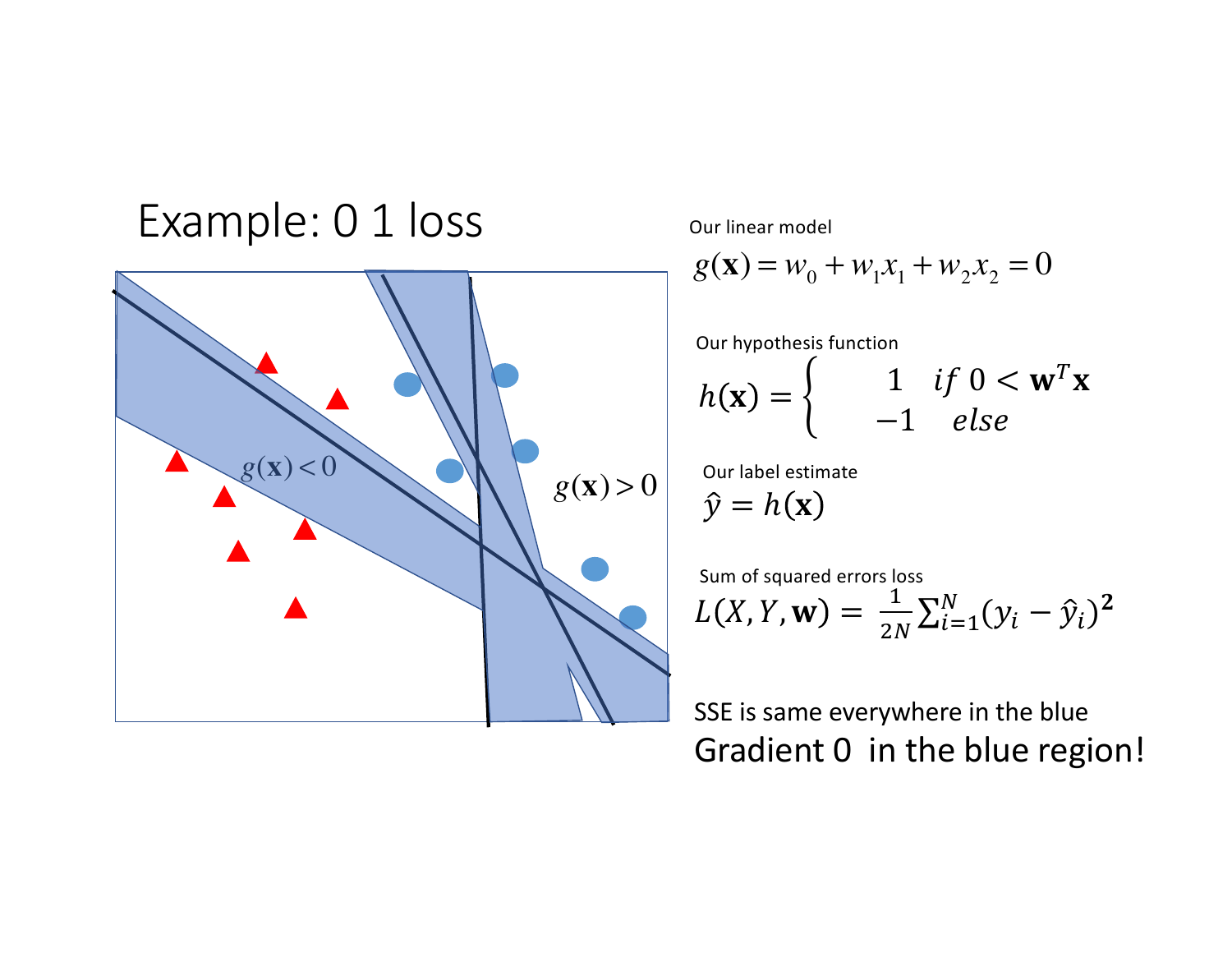### The 0 1 Loss function

- Loss = 1 if  $y \neq h(x)$ , else it's 0
- A count of mislabeled items
- Results in a step function
- Not useful for for gradient descent

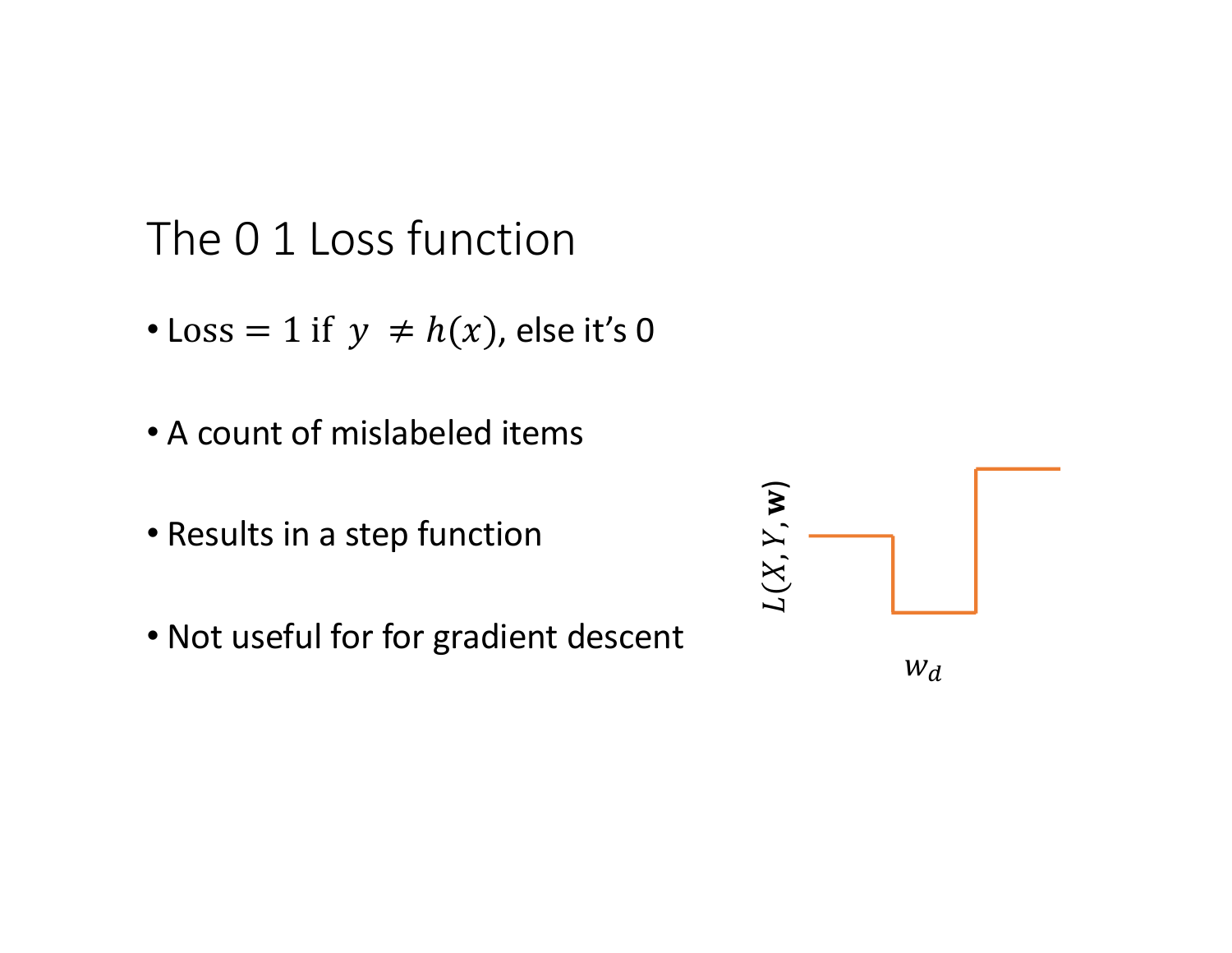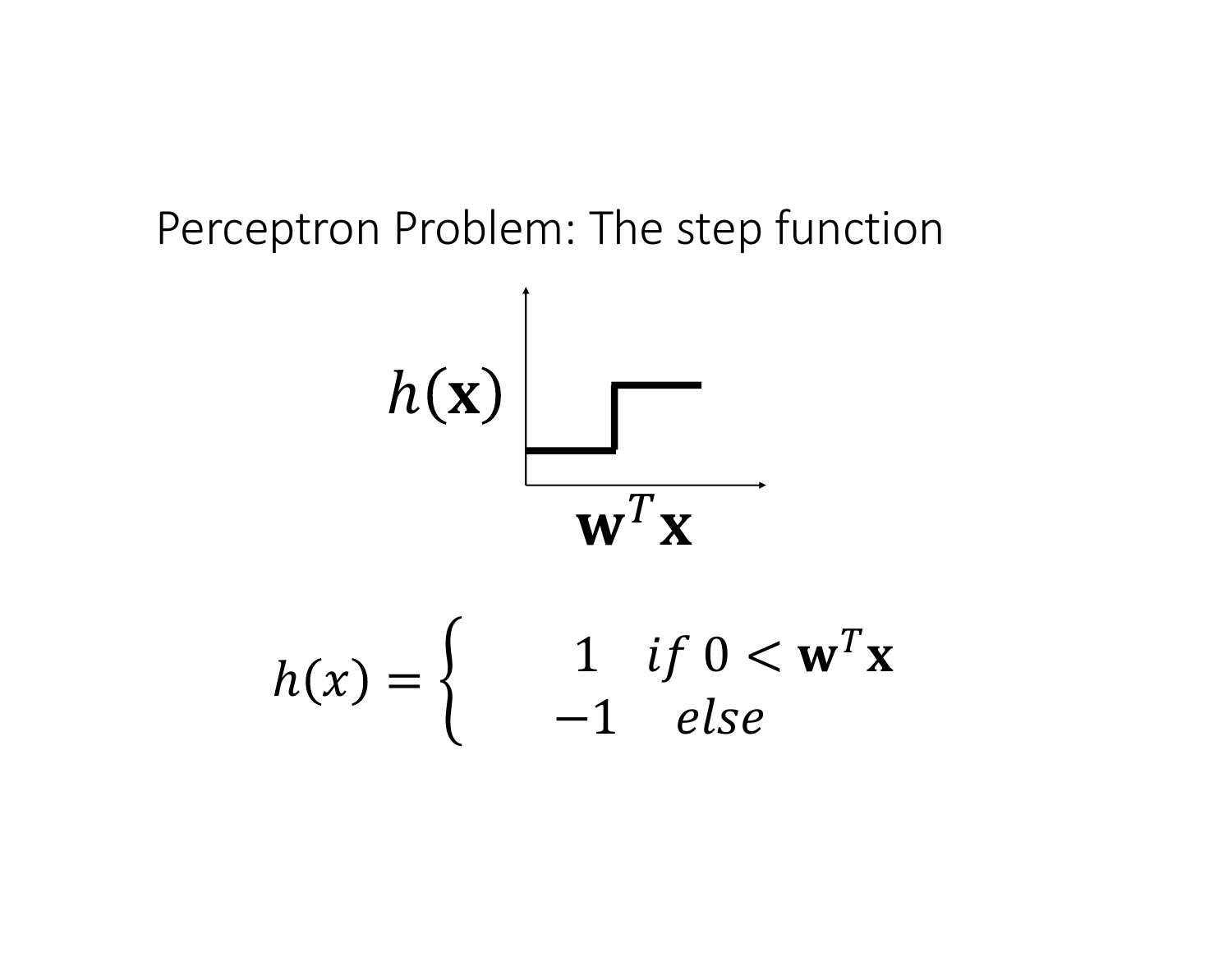### Solution: Remove the step function



$$
h(\mathbf{x}) = \mathbf{w}^T \mathbf{x}
$$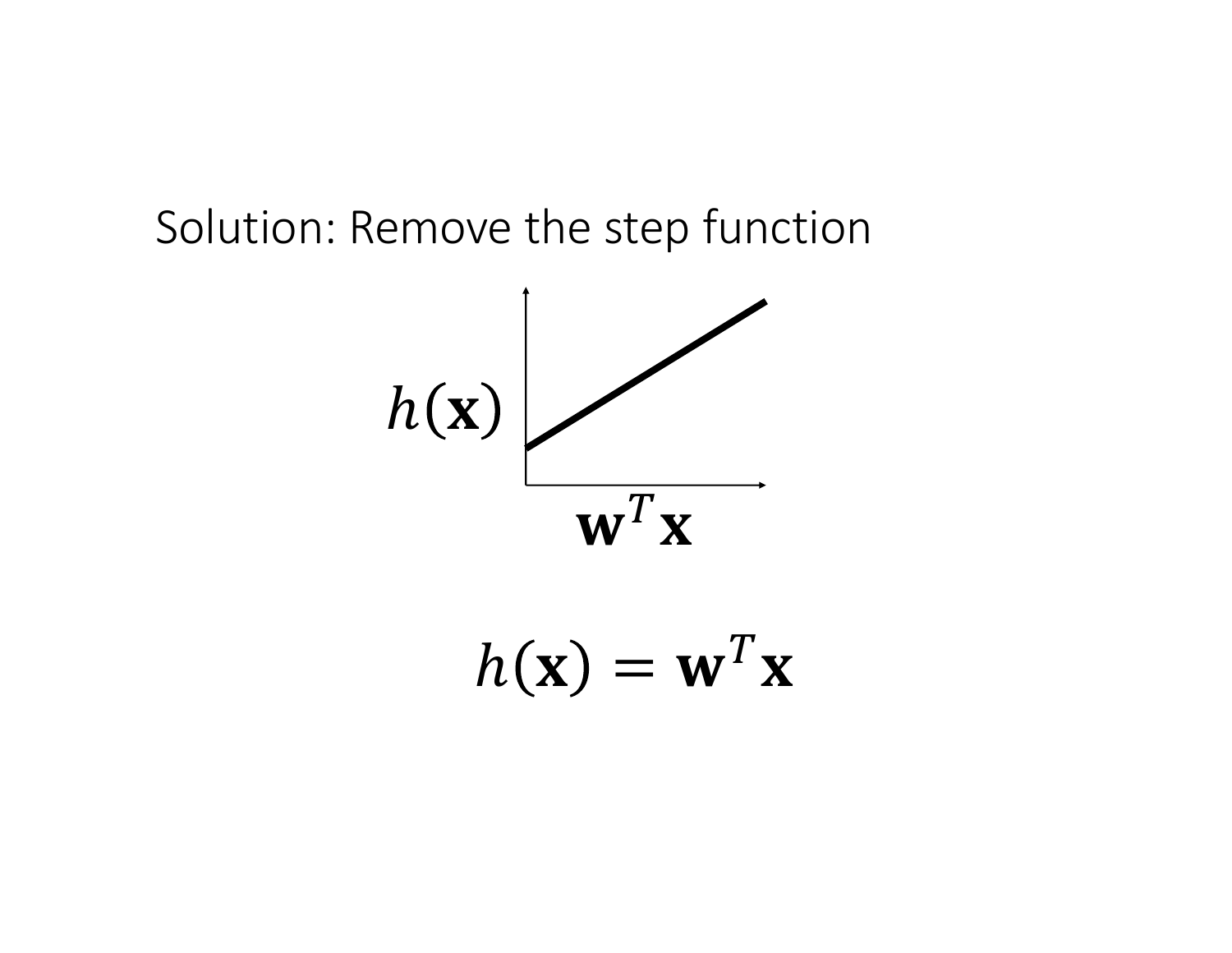Squared loss: we now have a gradient

- . Our hypothesis function is now  $h(\mathbf{x})$  where **w** are the model parameters.
- . We write our loss function as..

$$
L(X, Y, \mathbf{w}) = \frac{1}{2N} \sum_{i=1}^{N} (y_i - \hat{y}_i)^2
$$

. If we use a linear model, then..  $h(\mathbf{x}) = \mathbf{w}^T \mathbf{x}$ 

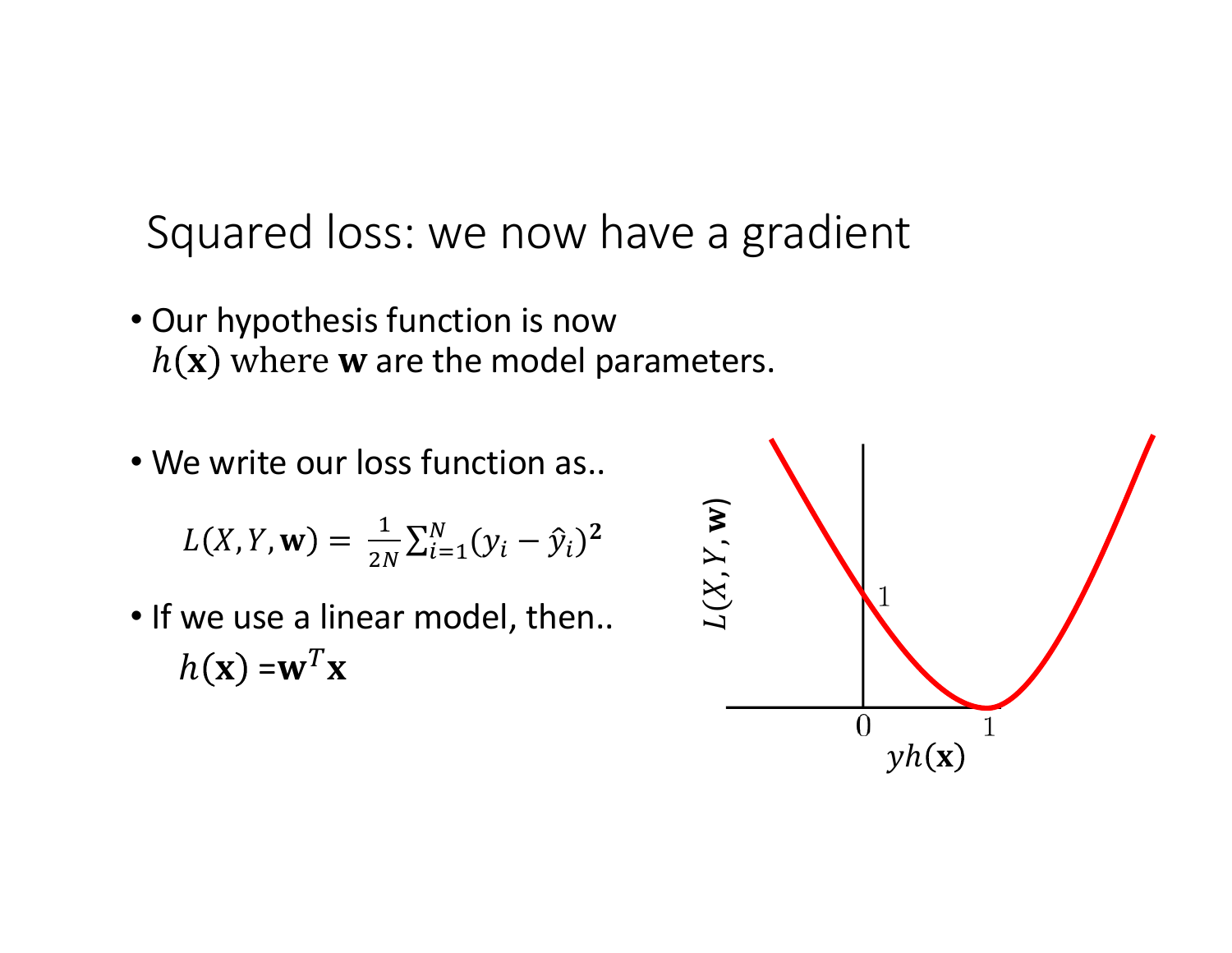### A simple example: where do you draw the line?

Happy faces have label  $y = +1$  and sad faces have label  $y = -1$ .

We have a linear model with 2 parameters:  $\hat{y} = \mathbf{w}^T \mathbf{x} = w_0 x_0 + w_1 x_1$ 

Our loss function will be sum-of-squared-errors:

$$
L(X, Y, \mathbf{w}) = \frac{1}{2N} \sum_{i=1}^{N} (y_i - \hat{y}_i)^2
$$



Can we use that to decide where to move the line? What does  $w_1$  do?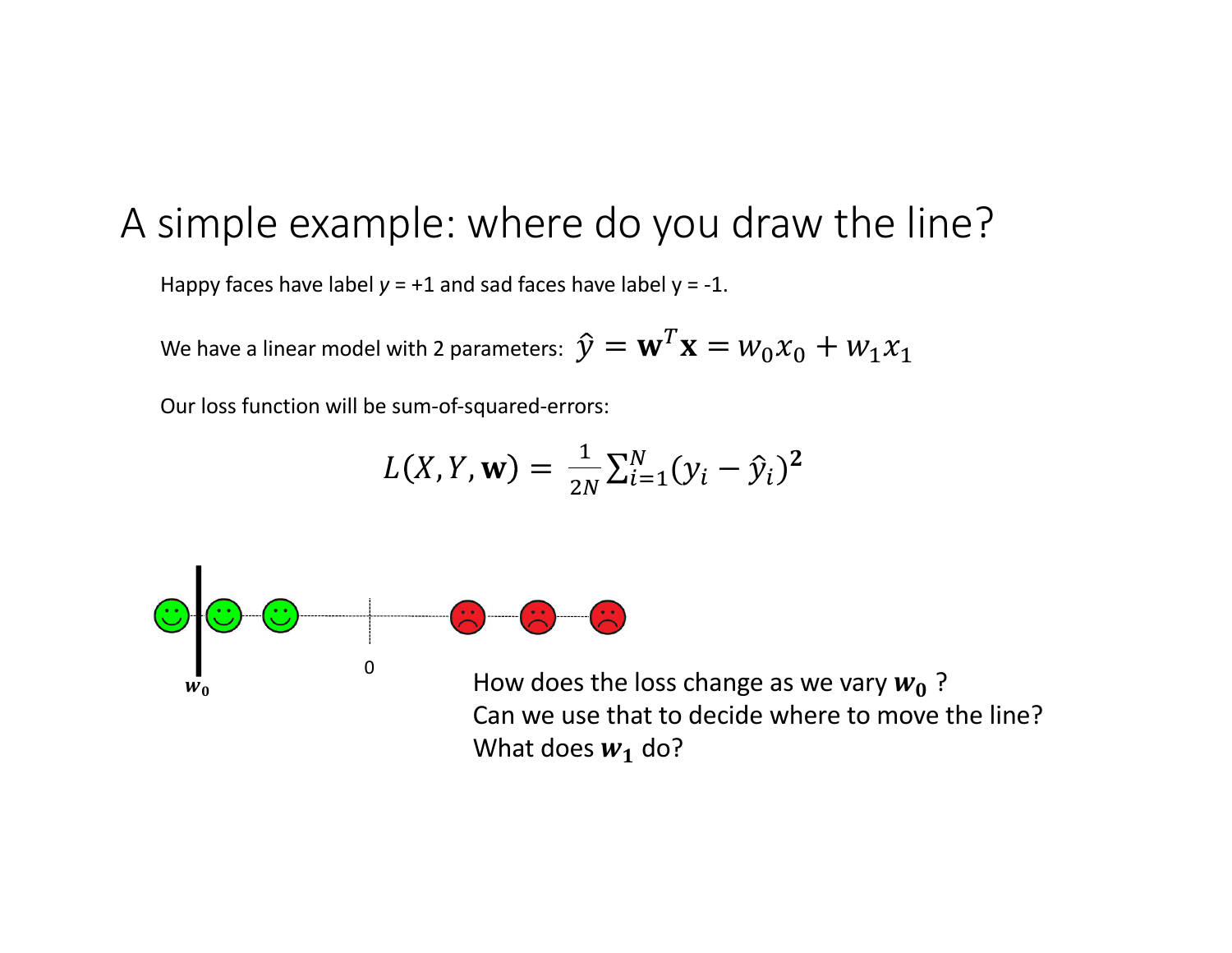Finding the gradient: SSE + a linear model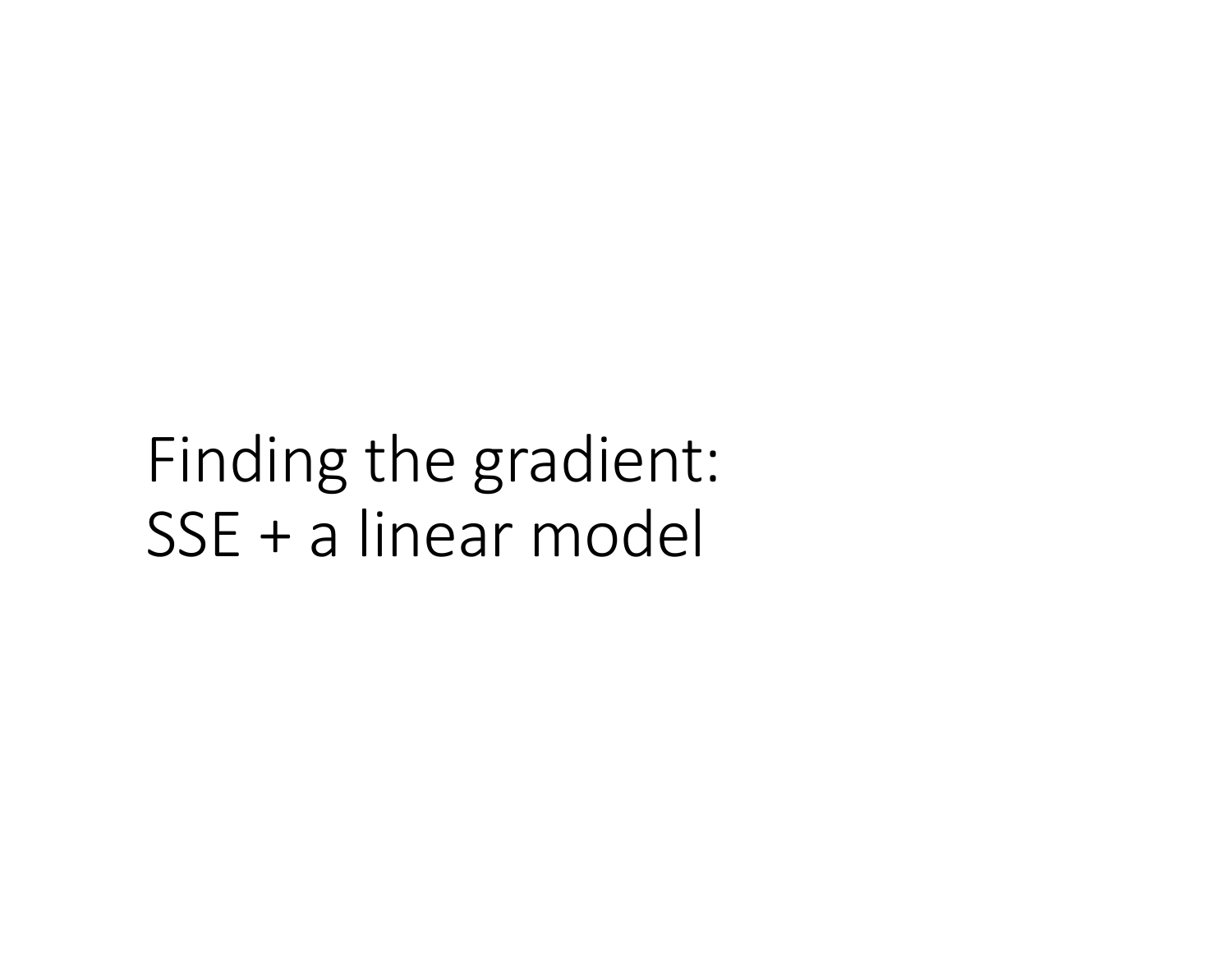Measuring loss for a linear unit

• Model's hypothesis  $h(\mathbf{x})$  function outputs a label estimate  $\hat{y}$ , given its parameters  $\theta$ . Let's call them the weights, w.

$$
\hat{y} = h(\mathbf{x}) = \mathbf{w}^T \mathbf{x}
$$

• Sum of squared errors loss function:

 $i$  is the index to the ith example  $\mathbf{x}_i$  and its label  $\mathbf{y}_i$ 

$$
L(X, Y, \mathbf{w}) = \frac{1}{2N} \sum_{i=1}^{N} (y_i - \hat{y}_i)^2
$$
<sup>s2 makes the</sup>

**This** derivative simpler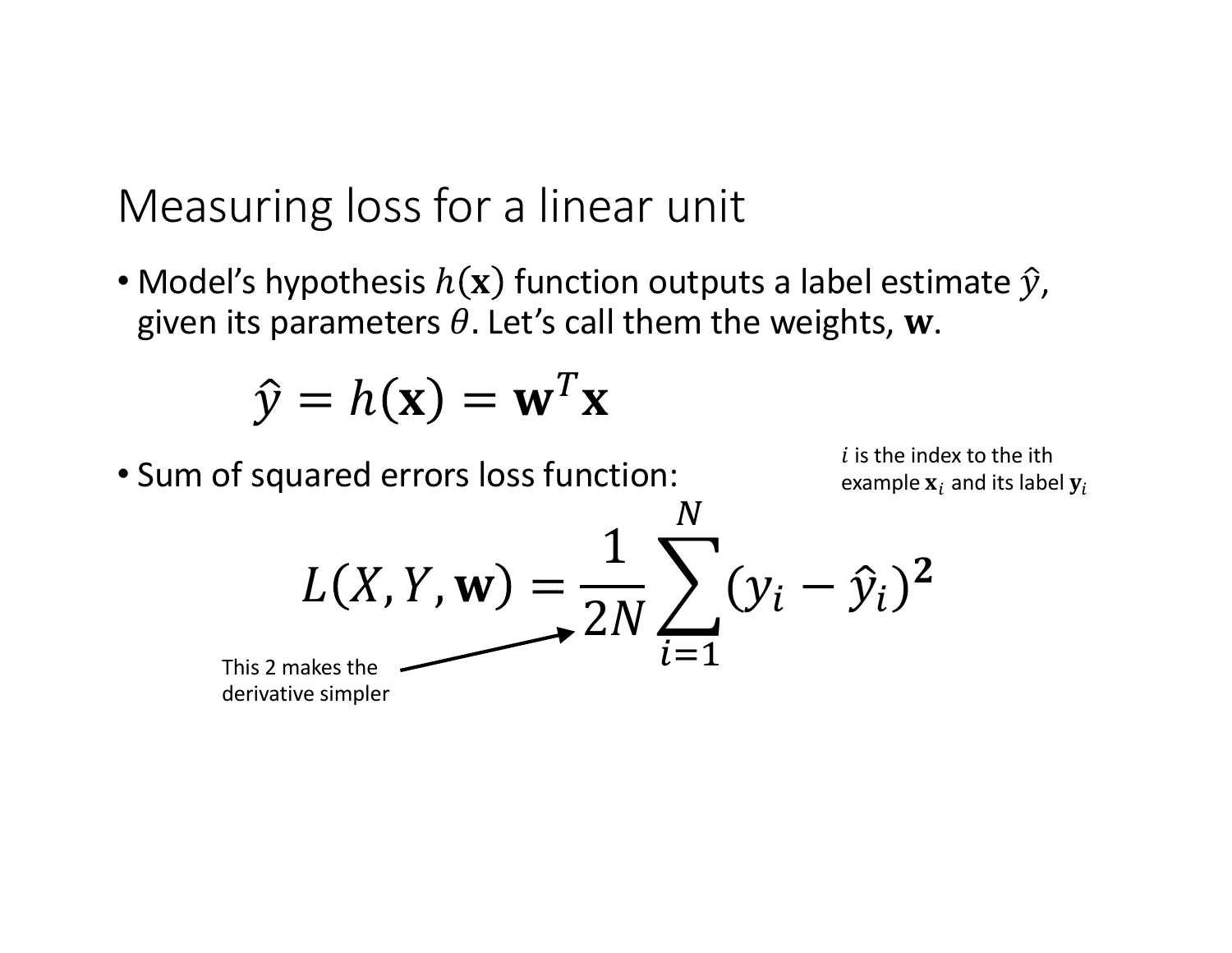If we consider a single example, then…

$$
L(X, Y, \mathbf{w}) = \frac{1}{2N} \sum_{i=1}^{N} (y_i - \hat{y}_i)^2
$$

Setting the number of data points  $N = 1$  results in...

$$
L(\mathbf{x}, y, \mathbf{w}) = \frac{1}{2} (y - \hat{y})^2
$$

The example **x** is a *D* dimensional vector The model weights **w** are also *D* dimensional Our label *y* is a scalar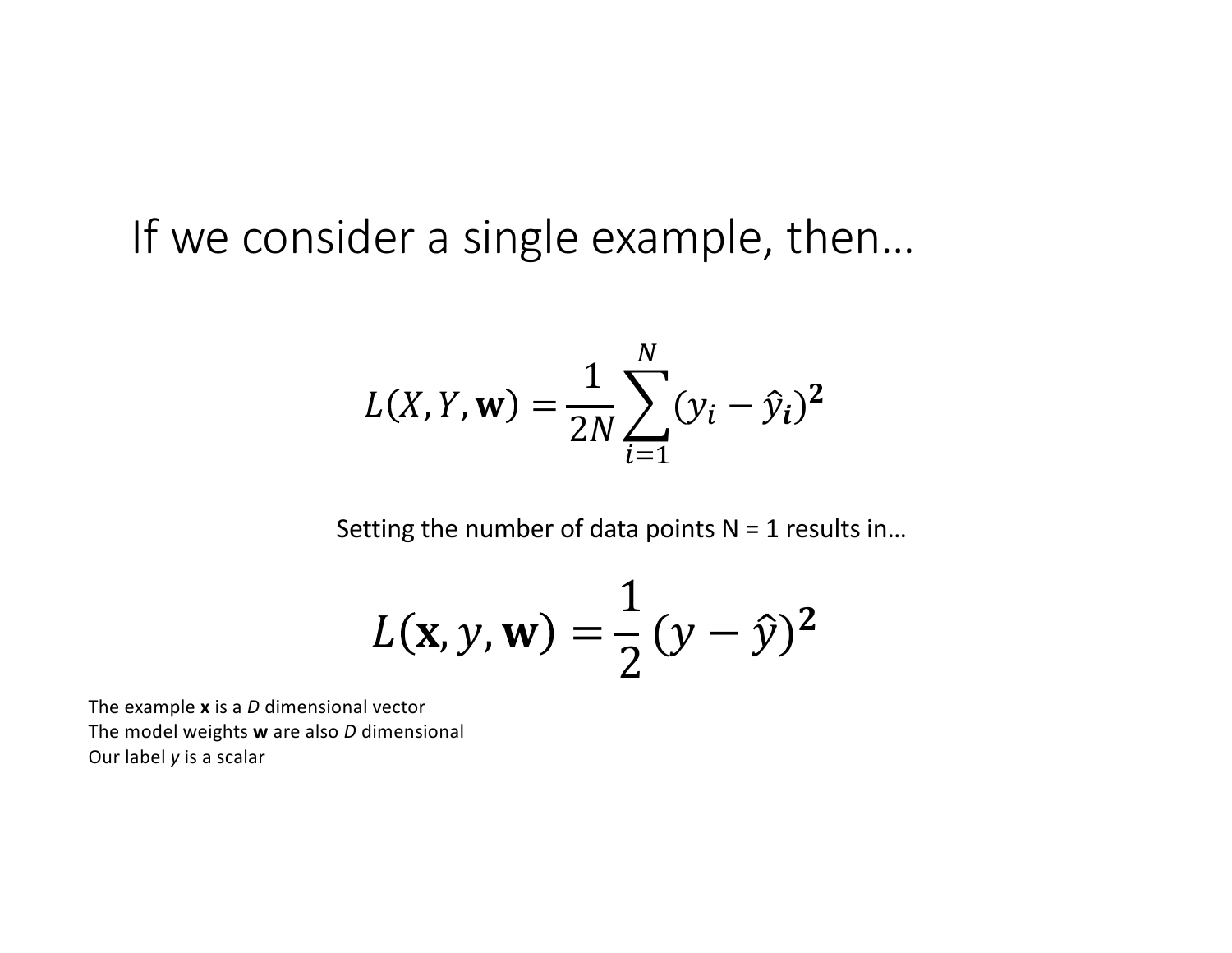### For each dimension d, take the partial derivative

 $\frac{\partial L}{\partial w_d} = \frac{\partial L}{\partial \hat{y}} \frac{\partial \hat{y}}{\partial w_d}$  gives the change of our loss function L with respect to weight  $w_d$ 

Our loss function is : 
$$
L = \frac{1}{2}(y - \hat{y})^2
$$
  
\n
$$
= \frac{y^2}{2} + \frac{\hat{y}^2}{2} - y\hat{y}
$$
\ntherefore.  
\n
$$
\frac{\partial L}{\partial \hat{y}} = \hat{y} - y
$$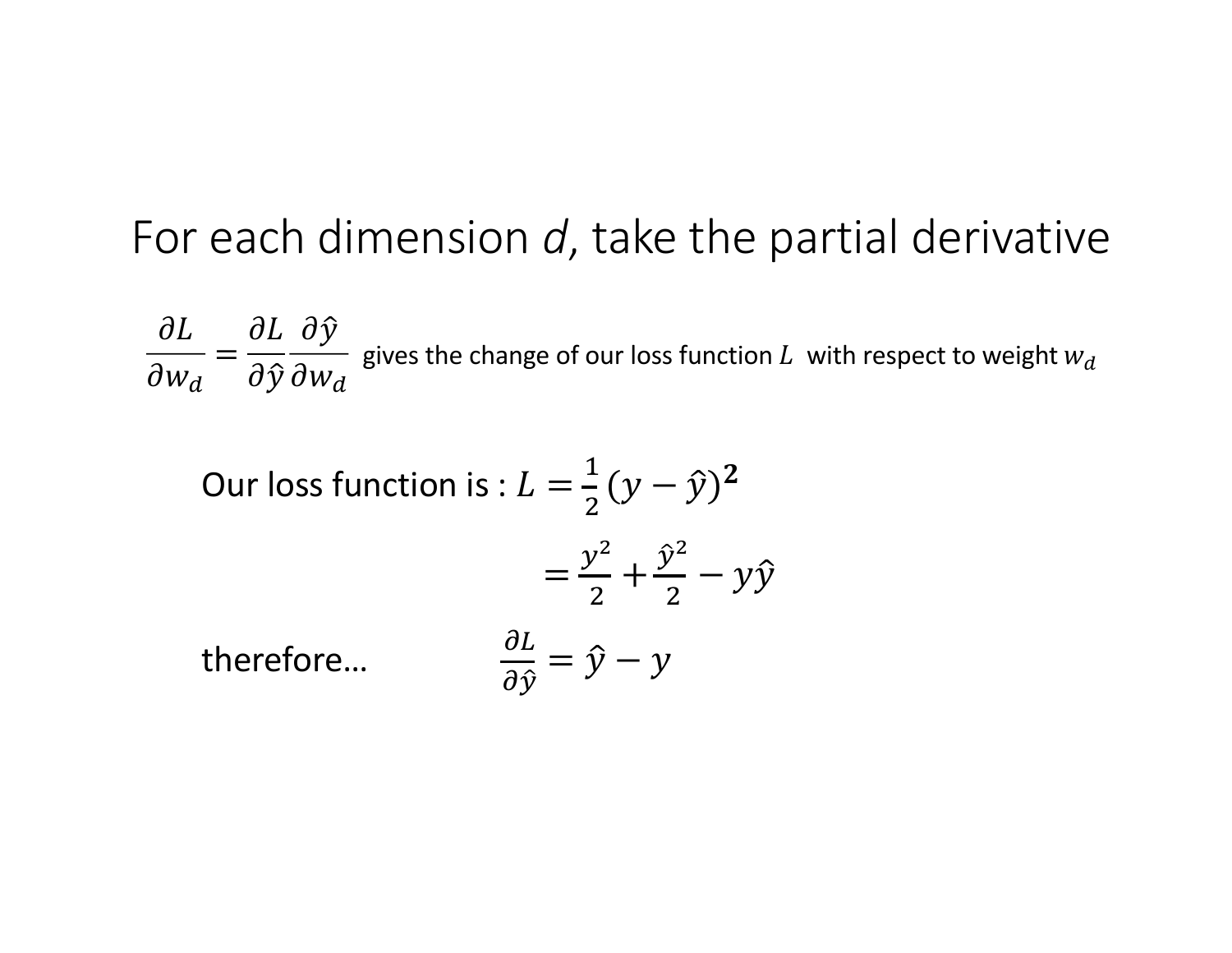### For each dimension *d*, take the partial derivative

 $\partial L$  $\partial w_d$ =  $\partial L$  $\partial \hat{y}$  $\partial \hat{y}$  $\partial w_d$ gives the change of our loss function  $L$  with respect to weight  $w_d$ 

From the previous slide....  $\frac{\partial L}{\partial \hat{\mathbf{v}}}$  $\frac{\partial L}{\partial \hat{y}} = \hat{y} - y$ Our estimator is a linear unit :  $\hat{y} = \mathbf{w}^T \mathbf{x}$ therefore...  $\frac{\partial L}{\partial \hat{v}} = \mathbf{w}^T \mathbf{x} - y$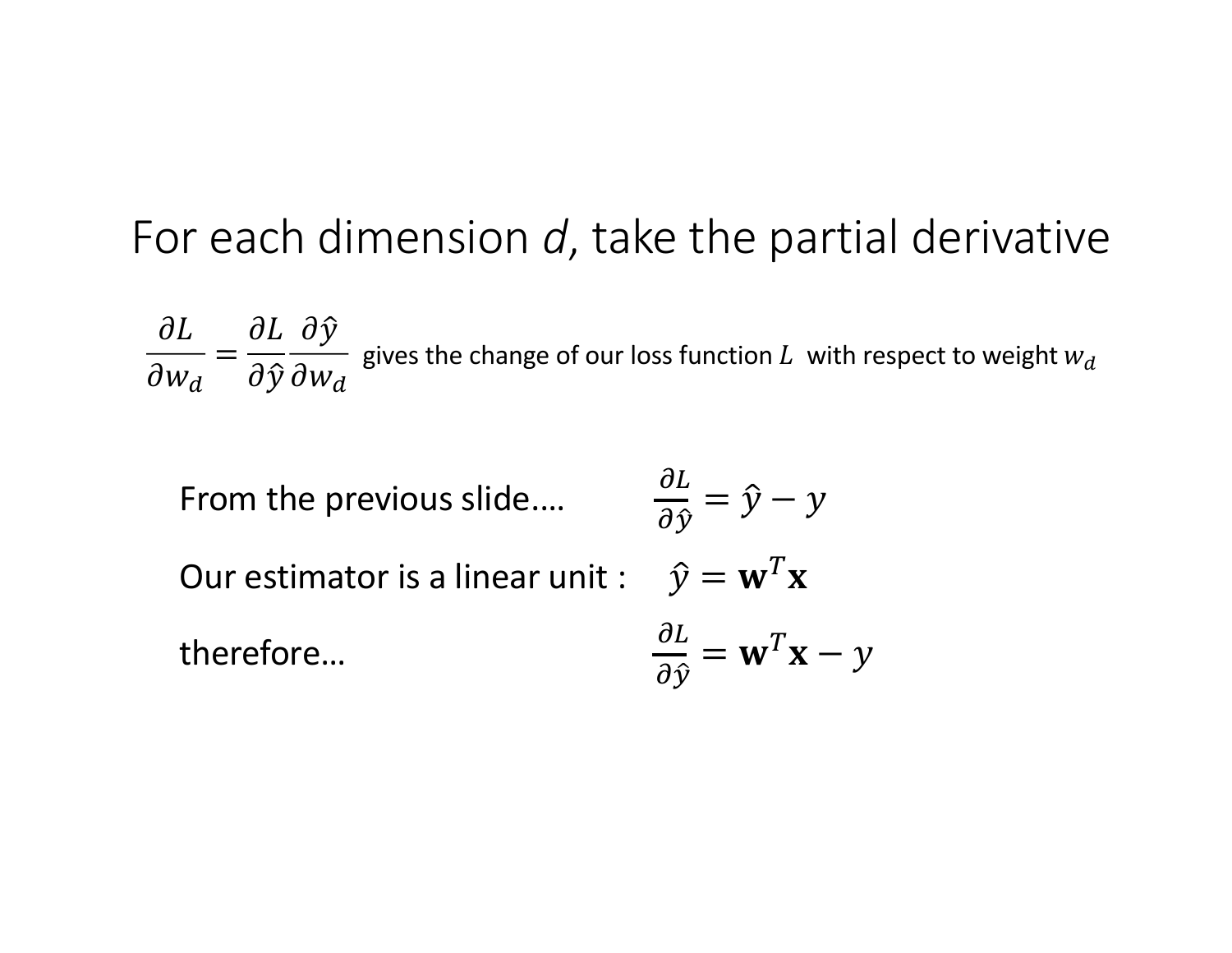Let's calculate 
$$
\frac{\partial \hat{y}}{\partial w_d}
$$

*D* is the total number of dimensions *d* is the current dimension w is the *D* dimensional model weight vector x is the *D* dimensional input example  $w_d$  is the model weight for dimension  $d$  $x_d$  is the value for **x** at dimension  $d$ 

Our estimator is: 
$$
\hat{y} = \mathbf{w}^T \mathbf{x} = w_0 x_0 + ... w_d x_d + ... w_D x_D
$$
  
\nNow...  $w_d$  is the only parameter we're varying right now.  
\nSo all  $w_j$  where  $j \neq d$  are constant in this partial derivative.  
\nTherefore,  $\frac{\partial \hat{y}}{\partial w_d} = x_d$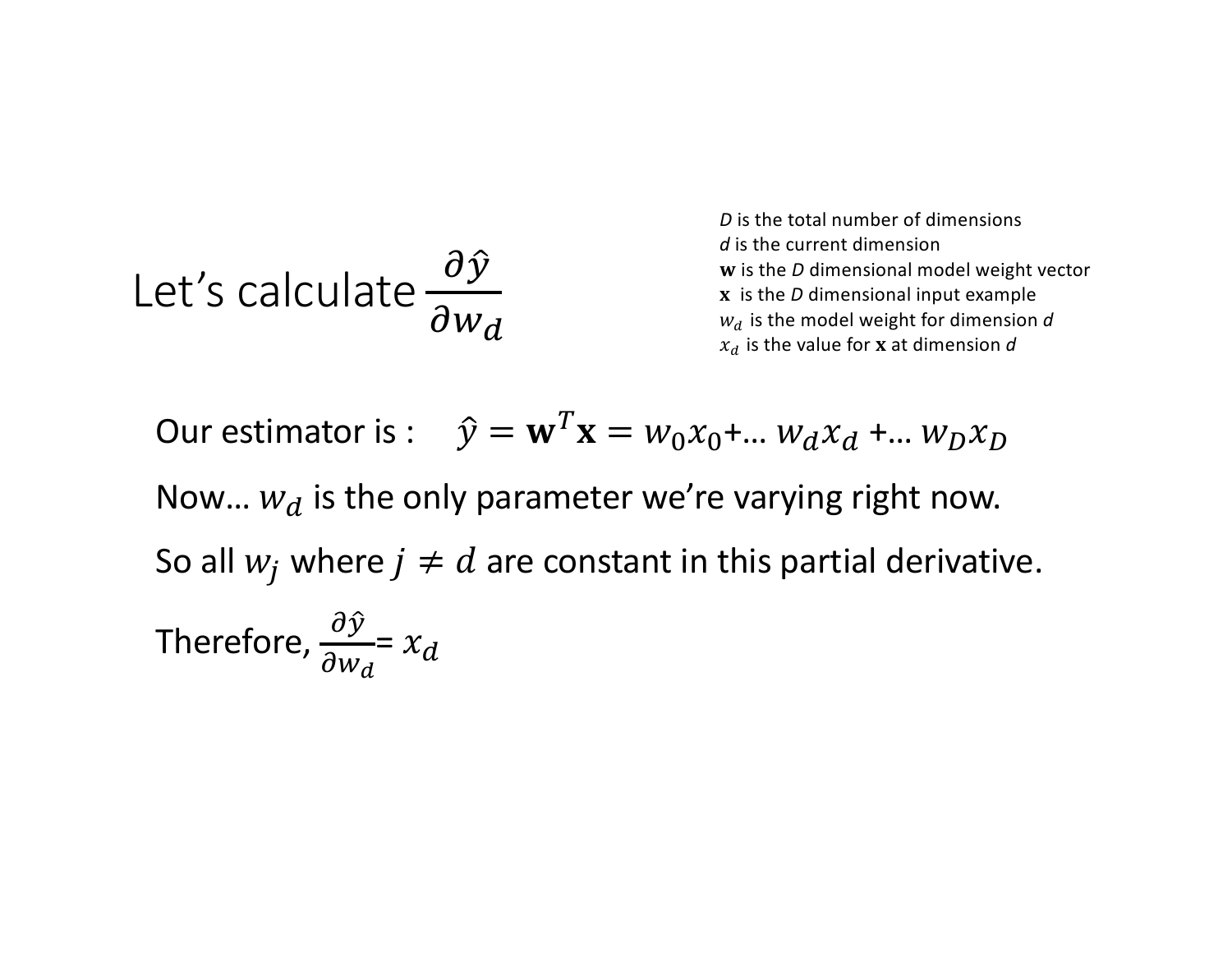The gradient for weight d is...

$$
\frac{\partial L}{\partial w_d} = \frac{\partial L}{\partial \hat{y}} \frac{\partial \hat{y}}{\partial w_d} = (\mathbf{w}^T \mathbf{x} - y) x_d
$$

$$
= -(y - \mathbf{w}^T \mathbf{x}) x_d
$$

So the gradient of the loss for all D weights is...

$$
\nabla L(\mathbf{x}, y, \mathbf{w}) = \left[ \frac{\partial L}{\partial w_0}, \dots \frac{\partial L}{\partial w_d}, \dots \frac{\partial L}{\partial w_D} \right]
$$

$$
= -(y - \mathbf{w}^T \mathbf{x}) \mathbf{x}
$$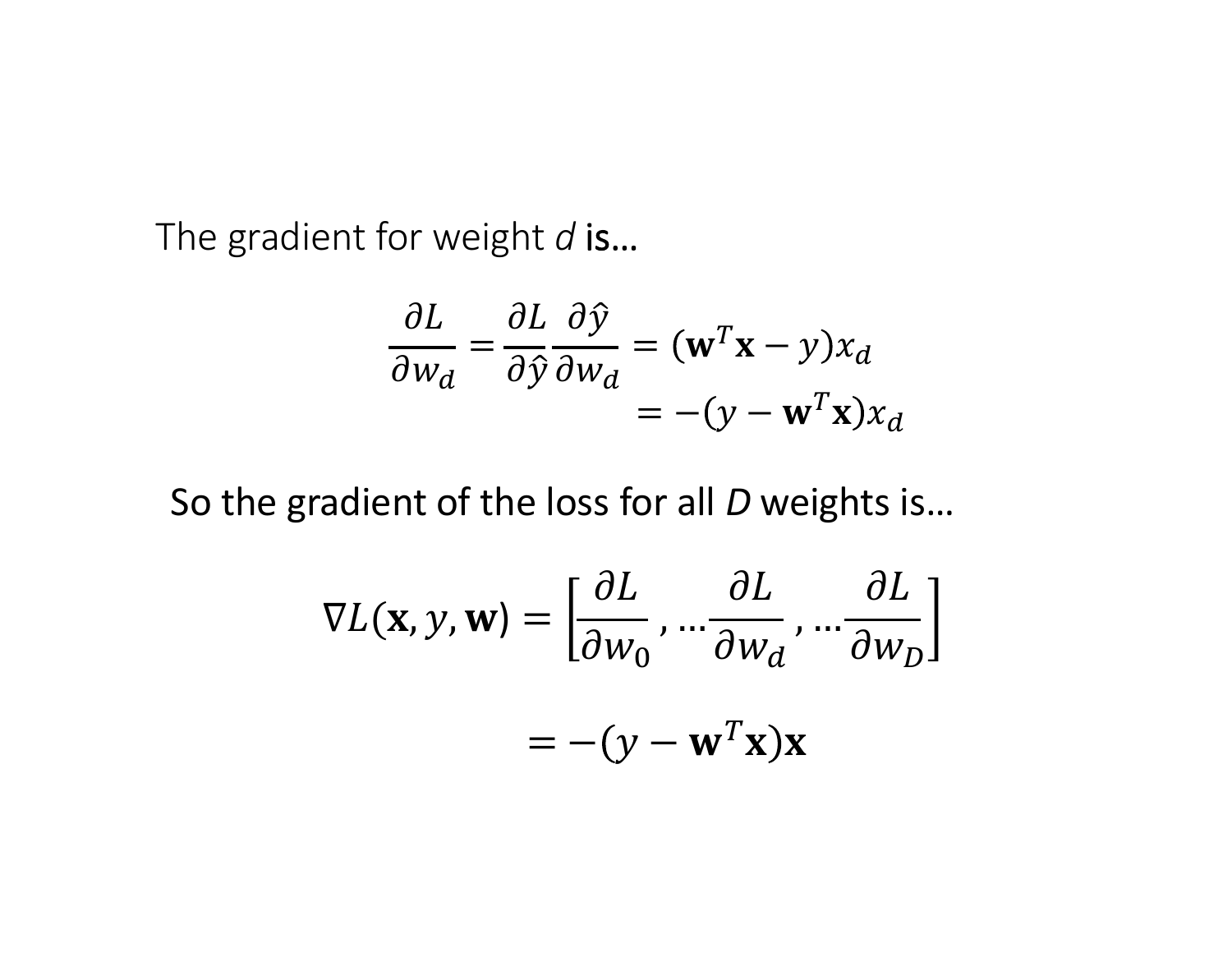We can now estimate the gradient for a whole set

$$
\nabla L(X, Y, \mathbf{w}) = \frac{1}{N} \sum_{i=1}^{N} \nabla L(\mathbf{x}_i, y_i, \mathbf{w})
$$

*X* and *Y* are the set of examples and labels. *N* is the number of examples.  $\mathbf{x}_i$ ,  $\mathbf{y}_i$  are a single pair of example and label.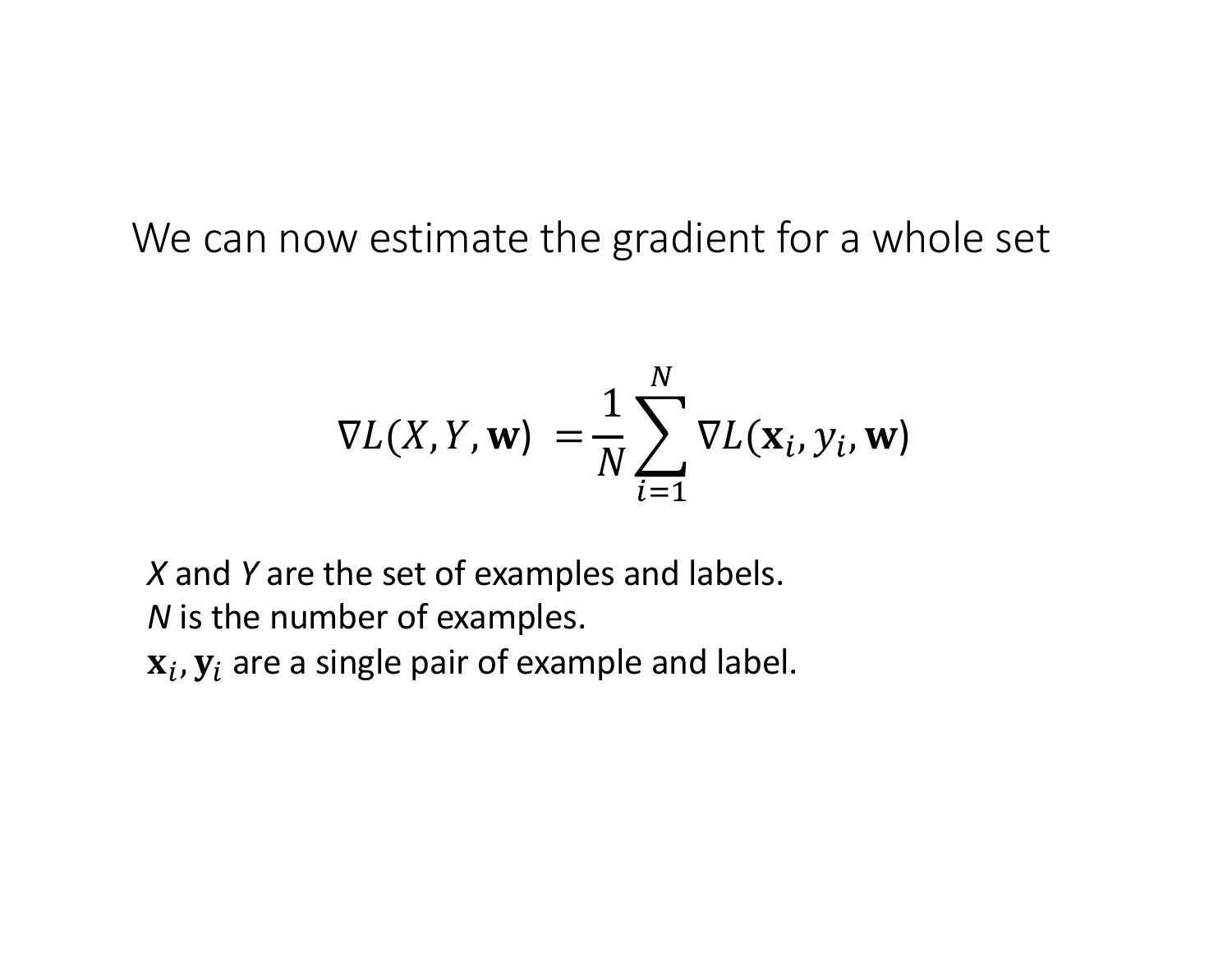The gradient can now be used here

Initialize  $\theta^{(0)}$ Repeat until stopping condition met:  $\theta^{(t+1)} = \theta_t - \eta \nabla L(X, Y; \theta^{(t)})$ Return  $\theta^{(t_{max})}$ 

 $(\theta^{(t)})$  are the parameters of the model at time step *t*.

(*NOTE*:  $\theta^{(t)}$  corresponds to the model weights **w** from the prev. slide)